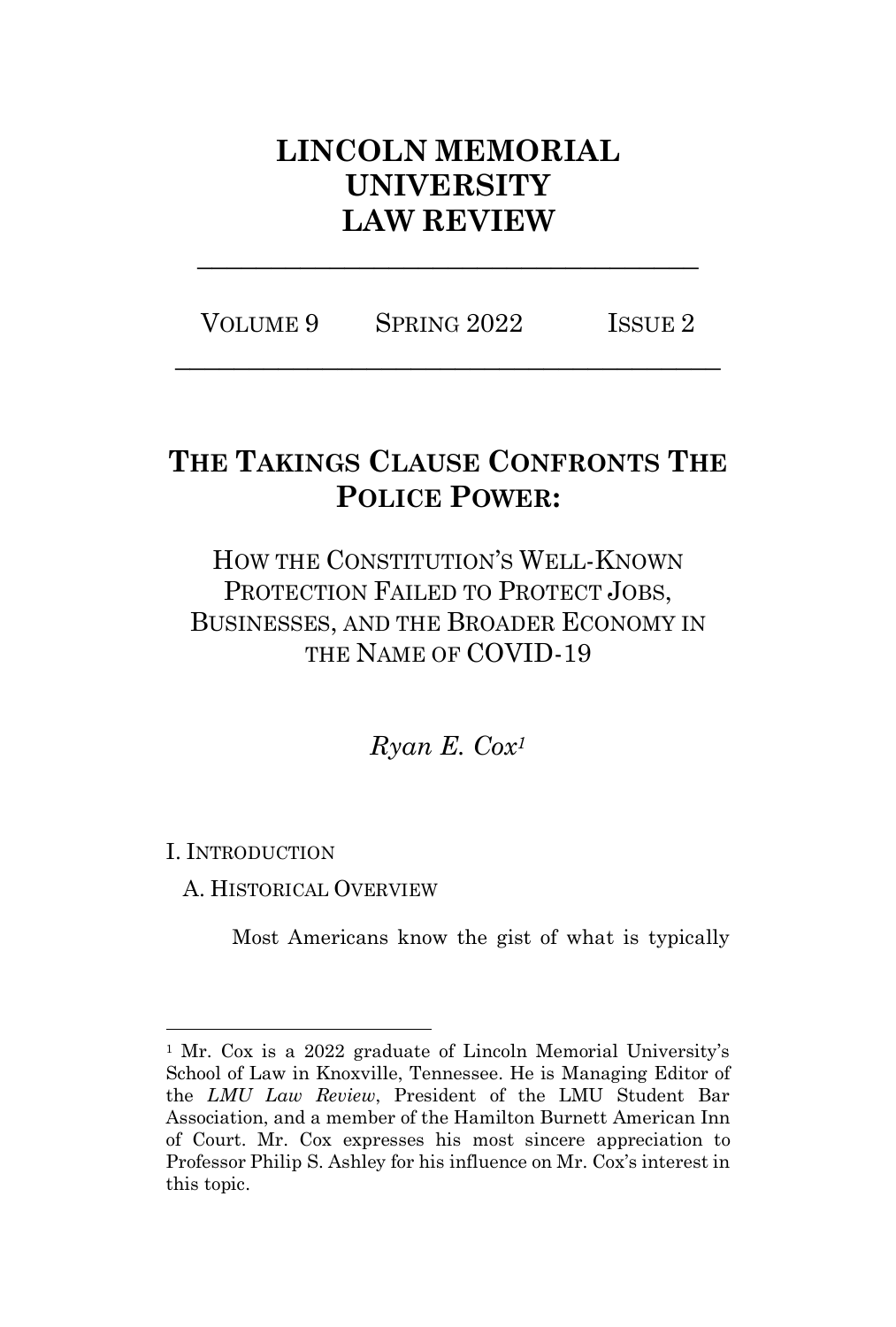referred to as the "Takings Clause"—it is the idea that the government cannot take your property without paying for it. Specifically, after commanding a slew of other "don'ts," the Fifth Amendment concludes by providing ". . . nor shall private property be taken for public use without just compensation."<sup>2</sup> Note, the Clause does not grant a power to take private property, it merely confirms the pre-existing power and prescribes two conditions: (1) public use, and (2) just compensation. Consequently, the government is generally required to pay for your property if they take it for "public use."<sup>3</sup>

So, what's there to argue about? It *seems* cut and dry. Wouldn't the Constitution require the government to pay a property owner if a law, ordinance, or other act takes the property or prevents the owner's use thereof? Like any good response to a legal question, the answer is: it depends. This essay will explain on what terms and for what reasons the answer is "it depends."

To make the topic more practical and timelier, this essay will explain how recent orders in Tennessee related to

<sup>2</sup> U.S. CONST. amend. V.

<sup>3</sup> *Id*.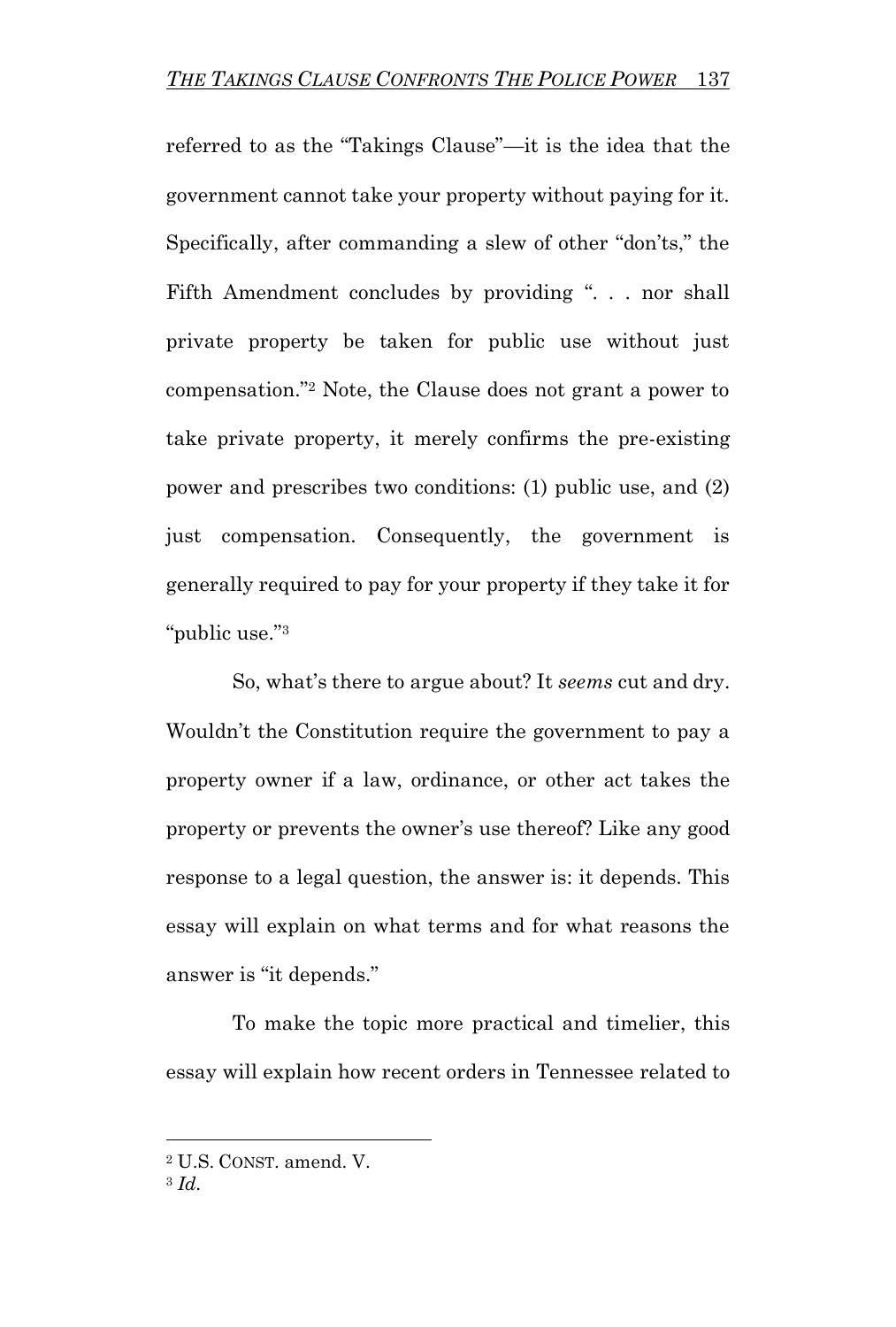the COVID-19 Pandemic may implicate the Takings Clause, which arguments, if any, may render a successful takings claim, and which arguments for a taking should be steered clear of. The author hopes to explain to business owners, individuals, and organizations how and why their business, livelihood, or property could be "taken" or regulated out of existence in the name of COVID-19—and whether they are owed "just compensation."<sup>4</sup>

To contribute to legal scholarship, this essay will introduce the topic in Part II by providing a general historical overview of constitutional takings precedent and the different types of takings. Next, in Part III, the essay will address orders related to the COVID-19 Pandemic sometimes called "lockdown orders"—in Tennessee, a state which falls on the conservative end of the lockdown-order spectrum. Finally, the essay will conclude in Part IV by addressing the concerns of businesses and their satisfaction with the results of the preceding parts.

In sum, the essay hopes to provide a helpful and practical description of the Takings Clause and how that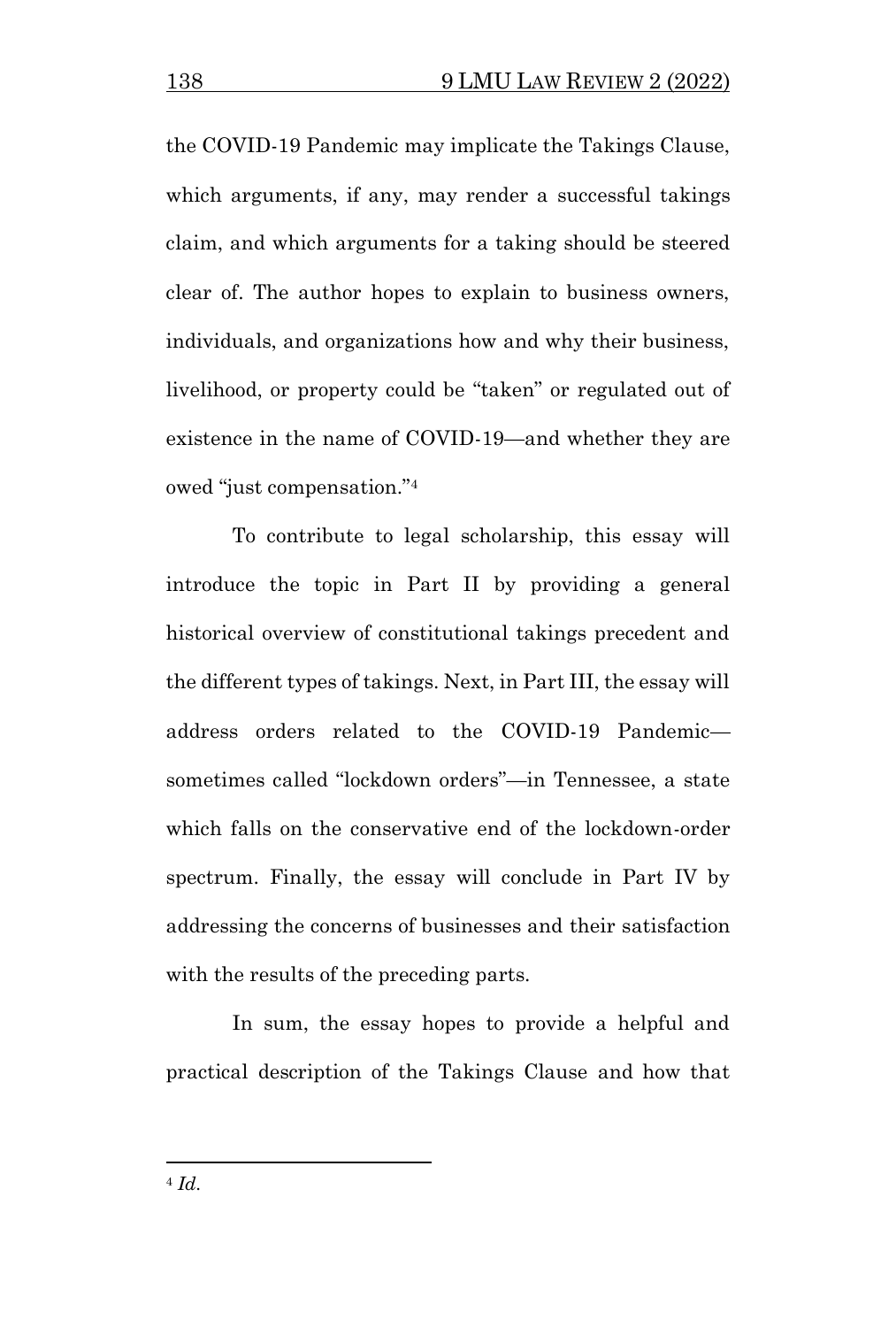Clause applies to recent lockdown orders aimed at curbing the effects of the COVID-19 Pandemic.

II. THE TAKINGS CLAUSE IN APPLICATION

### A. THE CLAUSE AND ITS HISTORY

It is always beneficial to start (again) with the text of the Constitution when analyzing a Takings Clause issue. "[N]or shall private property be taken for public use without just compensation."<sup>5</sup> As Chief Justice Roberts recently recounted, when the Founders included this Clause in the Fifth Amendment, "[they] recognized that the protection of private property is indispensable to the promotion of individual freedom."<sup>6</sup> One of those Founders, John Adams, phrased the importance of the Clause in even fewer words: "[p]roperty must be secured, or liberty cannot exist."<sup>7</sup>

Of course, the American Founders did not themselves contrive the idea that rights in property were independent of

<sup>&</sup>lt;sup>5</sup> *Id*. It is also worth pointing out the Tennessee Constitution's language: "That no man's particular services shall be demanded, or property taken, or applied to public use, without the consent of his representatives, or without just compensation being made therefor $\prod$ ." TENN. CONST. art. I,  $\S 21$ .

<sup>6</sup> Cedar Point Nursery v. Hassid, 141 S. Ct. 2063, 2071 (2021).

<sup>7</sup> *Id*. (citing JOHN ADAMS, *Discourses on Davila*, 6 WORKS OF JOHN ADAMS 280 (C. Adams ed., 1851)).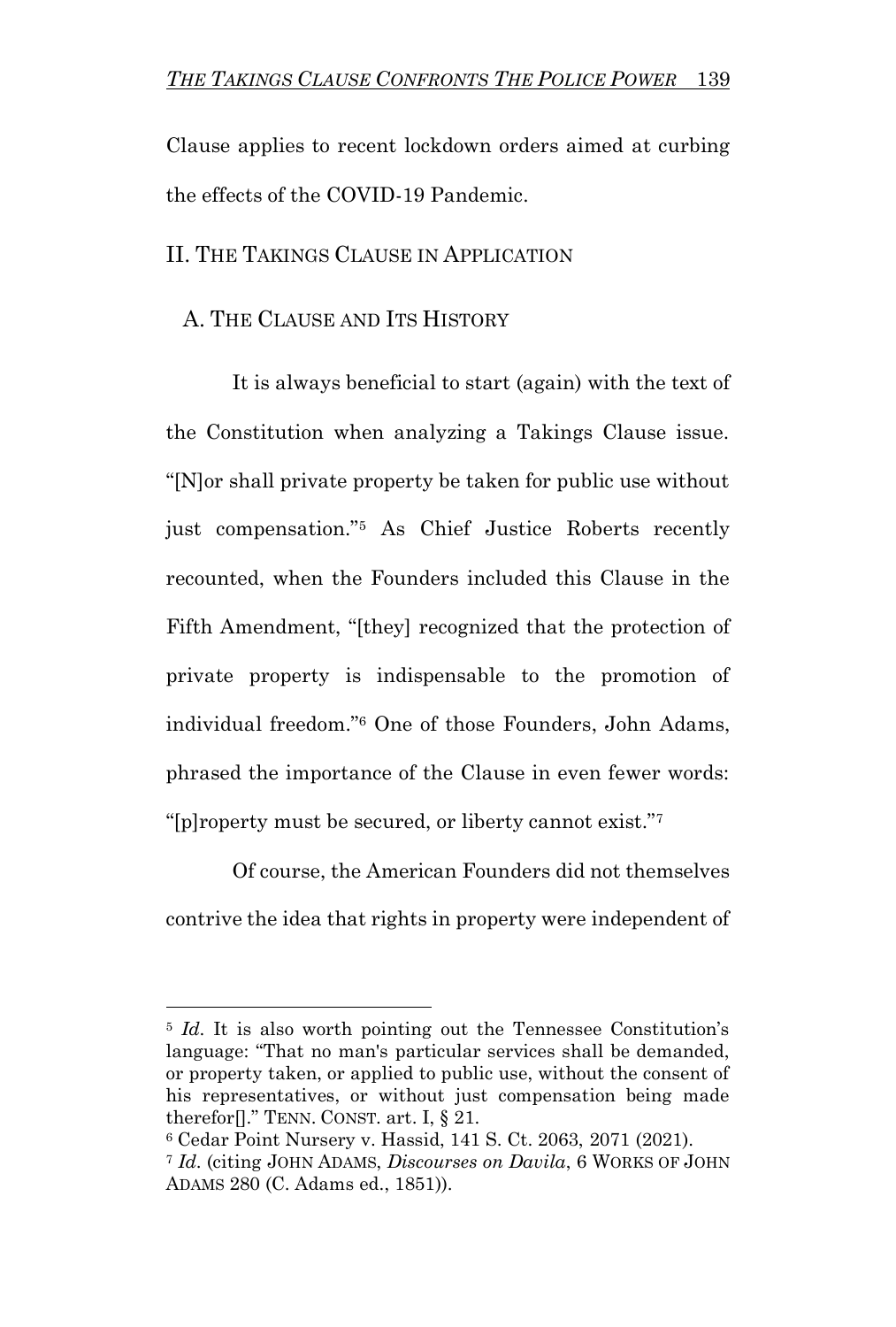government, or at least independent of royal decree. Earlier philosophers and legal scholars like John Locke and William Blackstone deserve proper recognition for their preeminent roles in providing popular, intellectual support for these now-foundational principles of the American Republic.<sup>8</sup>

There is, however, significant reason to believe that other jurisprudent philosophers and writers of the pre-Colonial era would not have shared the modern interpretation of the language used in the American Constitution.<sup>9</sup> For example, Hugo Grotius, an early writer on political philosophy, was a stalwart advocate of the principle behind the compensation clause, but even he believed in limitations on the practice.<sup>10</sup> Another early and influential thinker wrote that "[m]en are obliged naturally to assist each other as much as possible, and to contribute to the perfection and happiness of the fellow creatures . . ." by buying and

<sup>8</sup> *See generally*, JOHN LOCKE, TWO TREATISES OF GOVERNMENT 197 (Thomas Hollis ed., 1764); 2 WILLIAM BLACKSTONE, COMMENTARIES ON THE LAWS OF ENGLAND 2 (1766) (discussing general rights in property).

<sup>9</sup> *See* Joseph L. Sax, *Takings and the Police Power*,74 YALE L.J.36, 54-57 (1964).

<sup>10</sup> *See* HUGO GROTIUS, 2 ON THE LAW OF WAR AND PEACE 2 § 19 (1625) (writing that "all men" have the right to purchase property at a "reasonable price").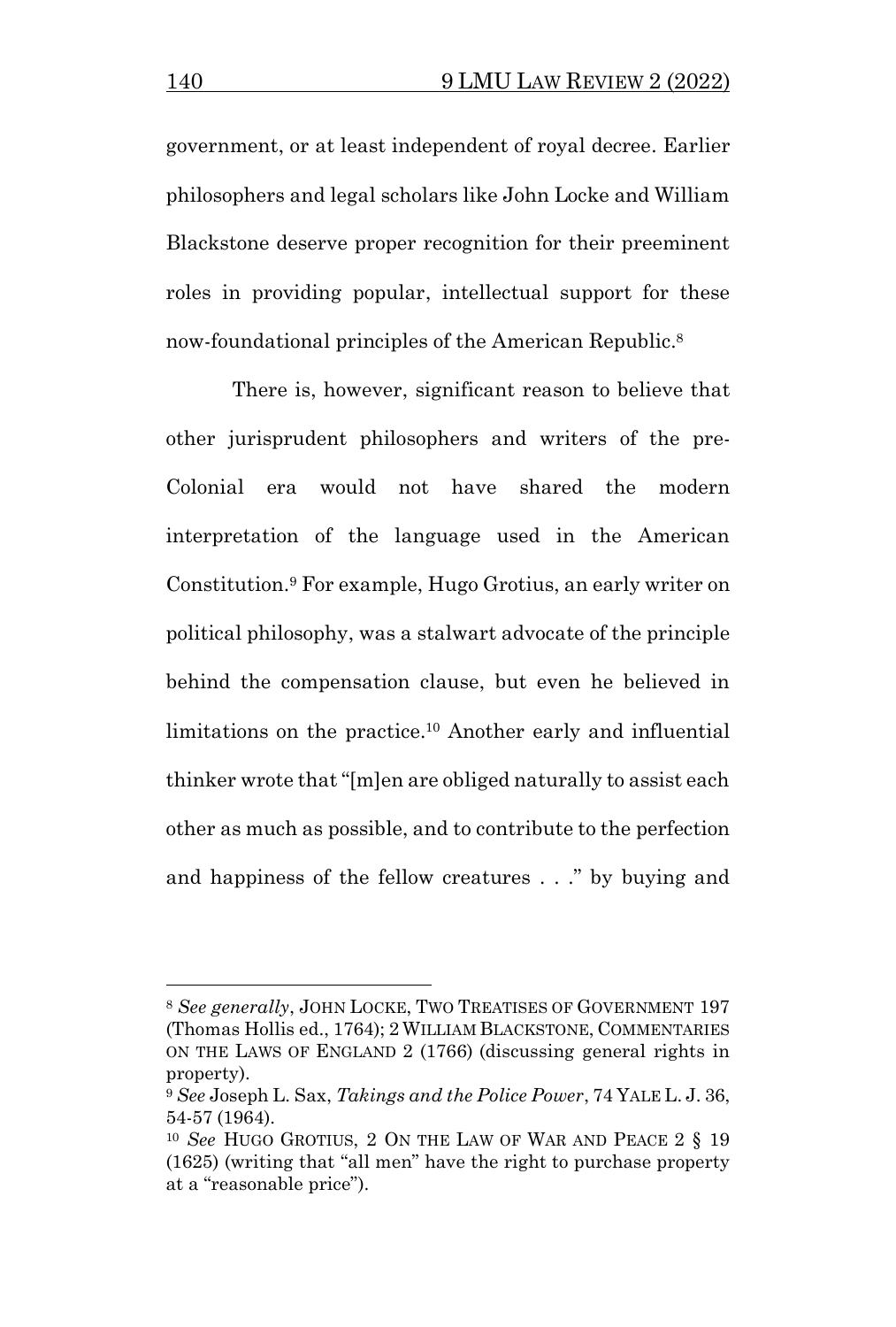selling property at "a reasonable price from those who have themselves no occasion for [it]."<sup>11</sup>

For this reason, a sect of modern scholars criticize the modern takings doctrine and believe that government is not required to maintain the status quo (or even a beneficial use) of property ownership with respect to profit-seeking activities—that is, if the government acts through regulation instead of condemnation.<sup>12</sup> Thus, to the extent that the pre-American understanding was, as those scholars believe, intended to compensate only physical (as opposed to regulatory) takings, American jurisprudence has charted a new course.<sup>13</sup>

The central tenet of the Takings Clause was expressed most succinctly by Justice Hugo Black: "The Fifth Amendment's guarantee that private property shall not be taken for a public use without just compensation was designed to bar Government from forcing some people alone to bear public burdens which, in all fairness and justice, should be borne by the public as a whole." <sup>14</sup> However, the

<sup>11</sup> EMER DE VATTEL, 1 THE LAW OF NATIONS 20 § 244 (1758).

<sup>12</sup> *See generally* Sax, *supra* note 9.

<sup>13</sup> *See infra* Part II.B.

<sup>14</sup> Armstrong v. United States, 364 U.S. 40, 49 (1960).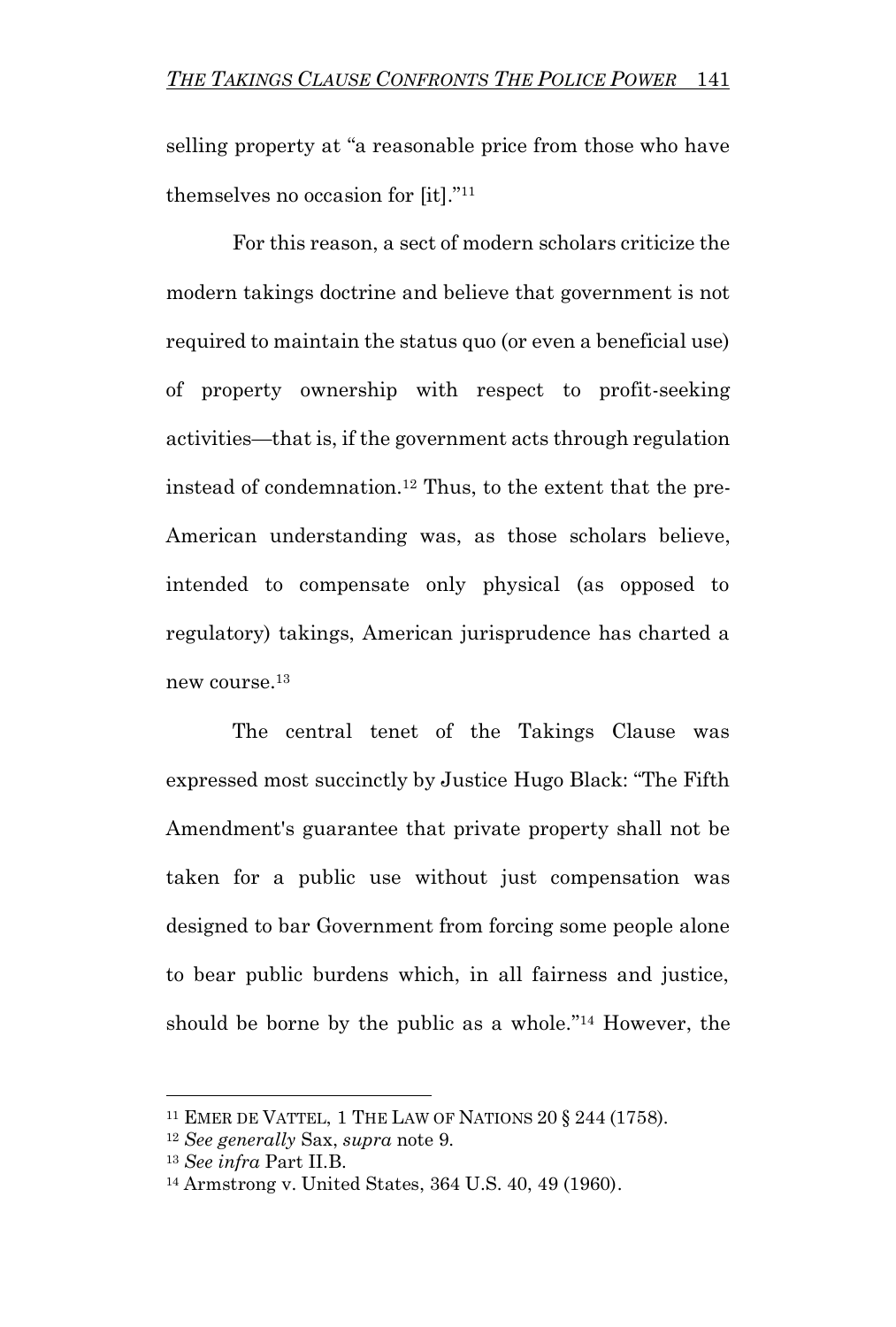Court has been "unable to develop any 'set formula' for determining when 'justice and fairness' require that economic injuries caused by public action be compensated by the government, rather than remain disproportionately concentrated on a few persons."<sup>15</sup> In large part, the determination of whether a taking is subject to compensation under the Fifth Amendment is based on how the courts classify it – as a per se, regulatory, exaction, or nuisance issue. For that reason, respective tests have developed to allow the court a basis for their decisions.

The preliminary inquiry as to whether a citizen is owed compensation turns on whether a taking has been effectuated.<sup>16</sup> Only then would the secondary question whether the compensation, if any was provided, was "just" need to be answered.<sup>17</sup> <sup>18</sup>

<sup>15</sup> Penn Cent. Transp. Co. v. New York City, 438 U.S. 104, 124 (1978) (quoting Goldblatt v. Hempstead, 369 U.S. 590, 594 (1962)). <sup>16</sup> *Penn Cent. Transp. Co.*, 438 U.S. at 151.

<sup>17</sup> *Id*.

<sup>18</sup> Some would argue that even if COVID-19 restrictions on businesses and individuals were a taking, a suit would nonetheless be superfluous. Their reason? Just compensation has already been provided in the form of government payments throughout the Pandemic. Undeniably, government assistance was provided to employers via the Paycheck Protection Program. *See* Paycheck Protection Program Flexibility Act of 2020, 116 Pub. L. No. 142, 134 Stat. 641 (2020). Moreover, qualified individuals received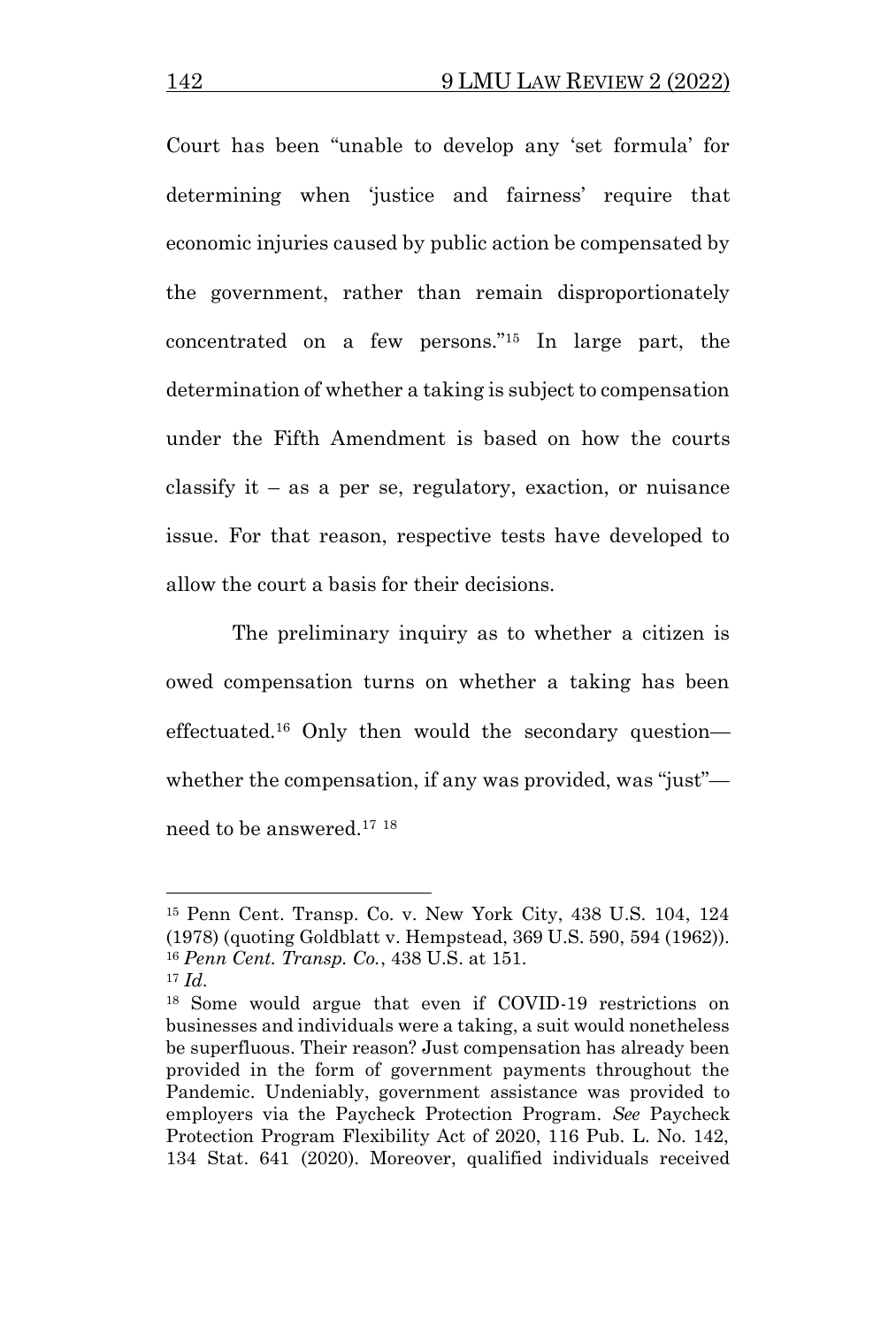#### B. DISTINCTIONS AMONGST TAKINGS TYPES

Some takings are clearer than others. For the clearest form of a taking, think of a physical taking by the government—one where the government uses its power of eminent domain to formally condemn and take title to property.<sup>19</sup> An example may be the government taking your roadside ditch to expand a pre-existing highway. Consider also the government's occupation of property, perhaps by repeatedly causing it to flood as a result of building a dam.<sup>20</sup> Any of those would be a physical taking. Compare that "clearest sort of taking"<sup>21</sup> with another, more indirect, form regulatory takings—where the government hasn't taken title to the land, but its acts have undoubtedly affected it.<sup>22</sup>

multiple stimulus payments throughout the Pandemic. Still, however, whether those funds would be designated as the "just compensation" demanded by the Fifth Amendment is a question left for another day. Readers should keep in mind that this essay, in discussing the Takings Clause, assumes that no just compensation has been provided.

<sup>19</sup> *See, e.g.*, United States v. General Motors Corp., 323 U.S. 373, 374-75 (1945); United States v. Pewee Coal Co., 341 U.S. 114, 115- 17 (1951).

<sup>20</sup> United States v. Cress, 243 U.S. 316, 327-28 (1917).

<sup>21</sup> Palazzolo v. Rhode Island, 533 U.S. 606, 617 (2001).

<sup>22</sup> *See* Tahoe-Sierra Pres. Council, Inc. v. Tahoe Reg'l Planning Agency, 535 U.S. 302, 322 (2002).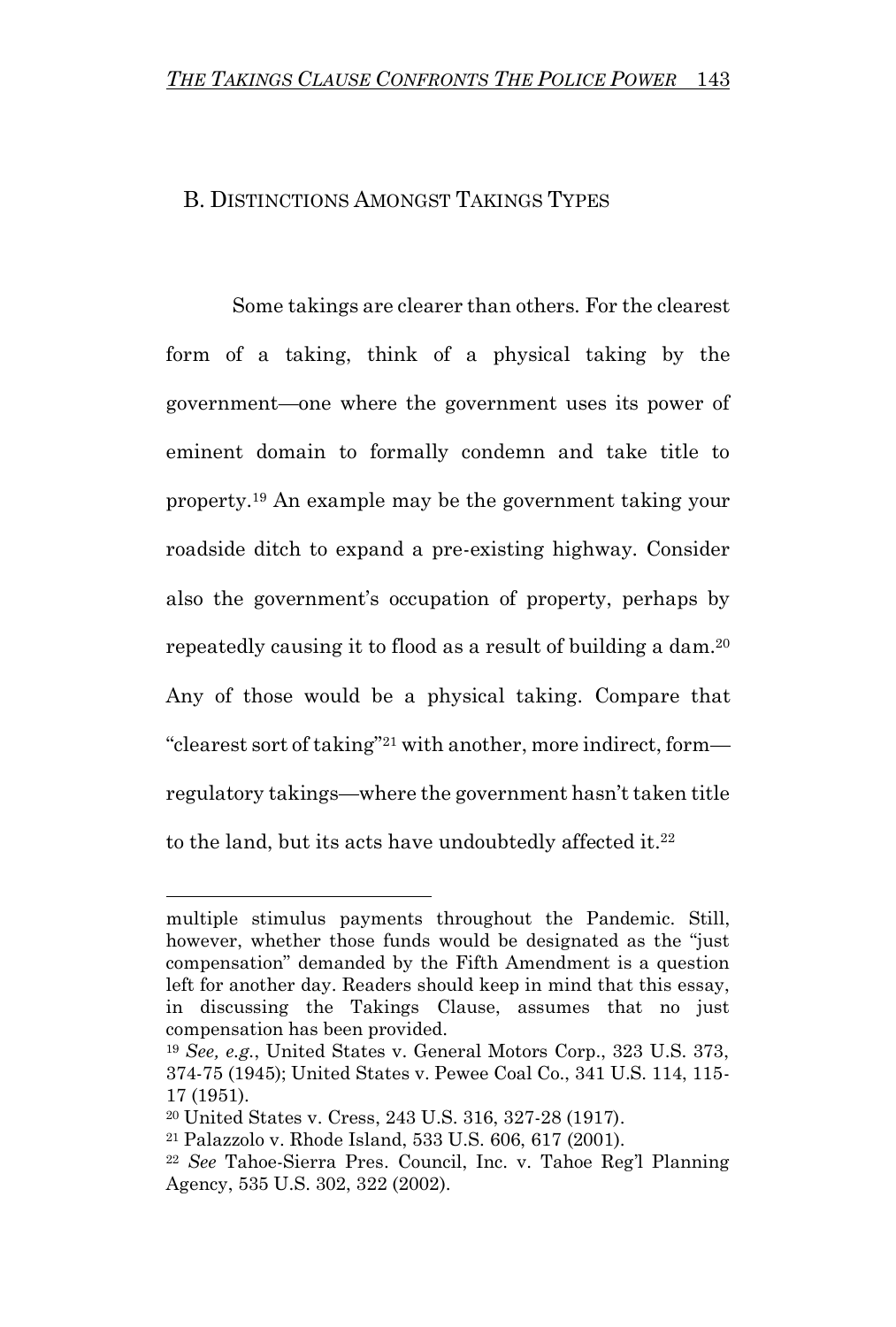So, you have physical takings and regulatory takings; this article will primarily address the latter. <sup>23</sup> Regulatory takings themselves vary in types, with more than one *per se*  rule to guide the analysis. First, a regulation that installs a "permanent physical occupation" on the property *is* a taking.<sup>24</sup> Second, a legitimate regulation promulgated under the state's police power *that controls a "nuisance"* is *never* a taking.<sup>25</sup>

Apart from those two rules, the Supreme Court has, since 1922, developed an approach to determining whether a government regulation goes "too far" to not be considered a taking.<sup>26</sup> Generally speaking, the "too far" test enunciated by Justice Holmes<sup>27</sup> now applies to property use restrictions like

<sup>23</sup> Government, save the federal government's invocation of the Defense Production Act, *see* Exec. Order No. 13,911, 85 Fed. Reg. 18,403 (Mar. 27, 2020), primarily acted to regulate businesses, not to step in and operate them in place of their owners.

<sup>24</sup> Loretto v. Teleprompter Manhattan CATV Corp., 458 U.S. 419, 441 (1982).

<sup>25</sup> Hadacheck v. Sebastian, 239 U.S. 394, 412 (1915) (analyzing the plaintiff's position in light of the decision of the Court in *Reinman v. Little Rock*, 237 U.S. 171 (1915), but holding that a regulation aimed at controlling a *specific* nuisance would be different than "if the ordinance were broader" and applied to a class of properties; a decision on which the Court simply stated: "we reserve [judgment]."). In sum, nuisance is the key term for this *per se* rule, and it does not dispel the question addressed herein with regard to COVID-19 lockdown orders.

<sup>26</sup> Penn. Coal Co. v. Mahon, 260 U.S. 393, 415 (1922). <sup>27</sup> *Id*.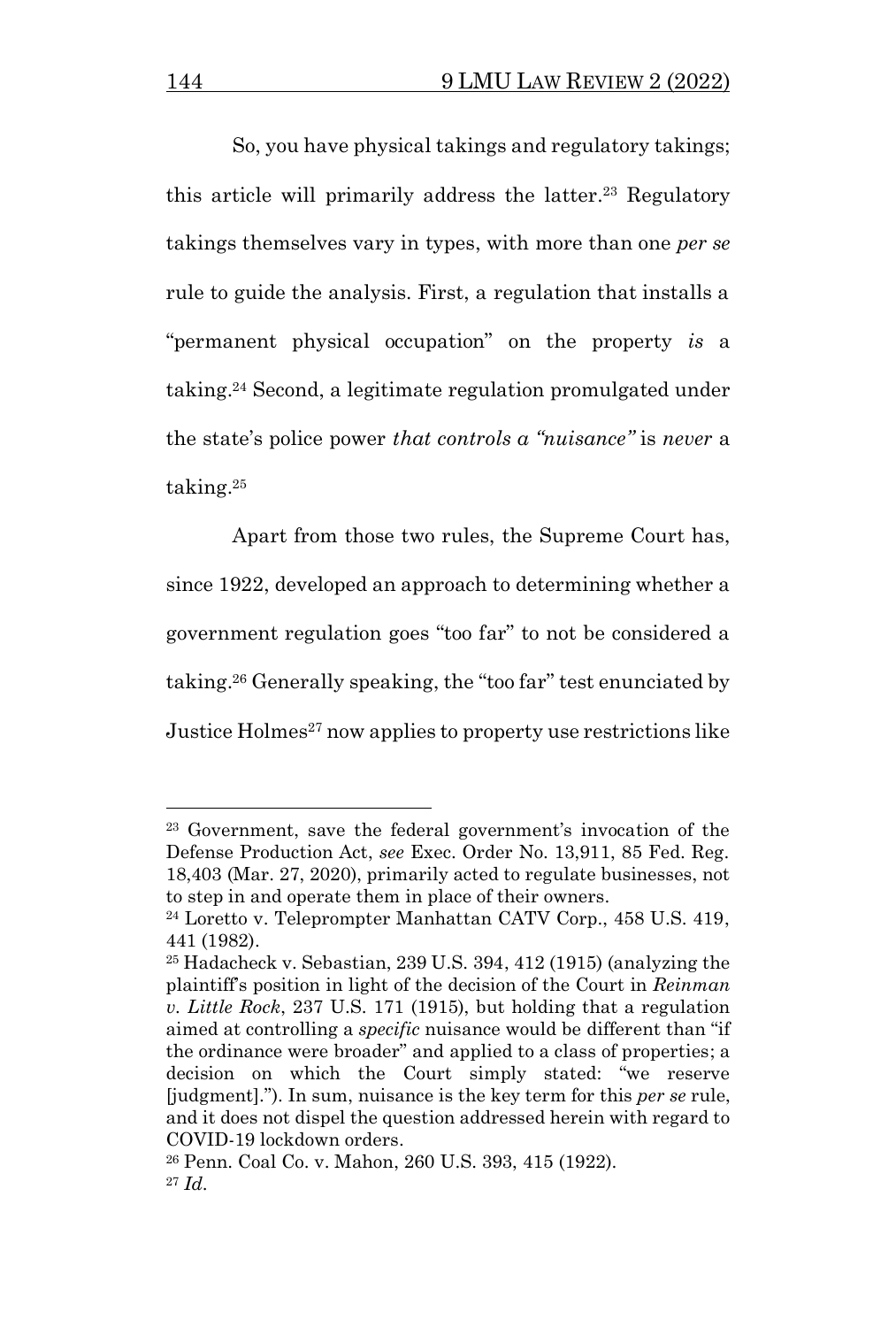zoning ordinances,<sup>28</sup> mining restrictions,<sup>29</sup> and the use of property to sell certain items (say, eagle feathers <sup>30</sup>).

To aid in the determination as to whether a regulation has gone "too far," courts generally apply the "*Penn Central* test." Under this test, courts weigh a number of factors, including (1) the economic impact of the regulation, (2) the regulation's interference with reasonable investment-backed expectations, and (3) the character of the government action.<sup>31</sup> When the balance of this "essentially *ad hoc*" <sup>32</sup> inquiry leans toward a regulation that goes "too far,"<sup>33</sup> courts will generally find a taking.<sup>34</sup> If the government acts through regulation (not formal condemnation) but still physically appropriates property, it is no argument to say that a physical taking has not occurred—whenever physical appropriation has occurred, there is a *per se* taking and *Penn Central* has no place.<sup>35</sup>

<sup>28</sup> Village of Euclid v. Ambler Realty Co., 272 U.S. 365, 387-88 (1926).

<sup>29</sup> United States v. Cent. Eureka Mining Co., 357 U.S. 155, 168 (1958).

<sup>30</sup> Andrus v. Allard, 444 U.S. 51, 65-66 (1979).

<sup>31</sup> Penn Cent. Transp. Co. v. New York City, 438 U.S. 104, 124 (1978).

<sup>32</sup> *Id.*

<sup>33</sup> Penn. Coal Co. v. Mahon, 260 U.S. 393, 415 (1922).

<sup>34</sup> *Penn Cent. Transp. Co.*, 438 U.S. at 124.

<sup>35</sup> Cedar Point Nursery v. Hassid, 141 S. Ct. 2063, 2072 (2021).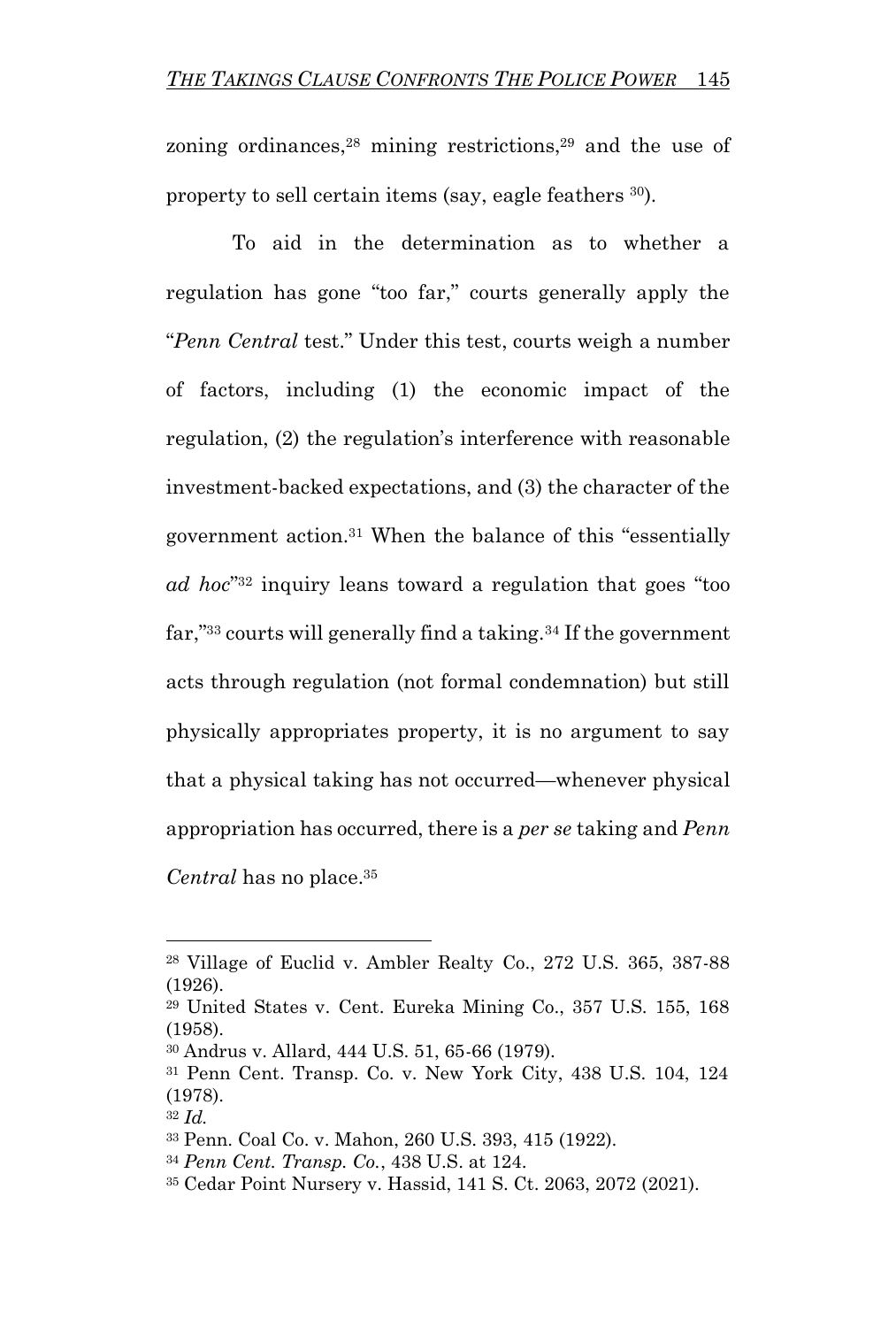Few could argue that so-called lockdown orders, regulations aimed at prolonging the COVID-19 Pandemic so as to not overwhelm hospitals and medical service providers, physically appropriate property.<sup>36</sup>

As a general matter, lockdown orders prevented the exercise of some properties' intended uses. There is no apparent "permanent physical occupation,"<sup>37</sup> and no physical appropriation of property appears to exist. Moreover, not only do the regulations to be discussed hereinafter not encroach on an owner's right to exclude, they generally prevent a property owner's once-taken-for-granted opportunity to *allow* others onto his property. This is not a physical appropriation but a regulation on the use and enjoyment of property. Thus, the question turns on whether a regulatory taking has occurred. For that reason, it is important to explore the regulatory takings doctrine a bit further.

#### C. REGULATORY TAKINGS EXPLORED

<sup>36</sup> *See supra* text accompanying note 23.

<sup>37</sup> Loretto v. Teleprompter Manhattan CATV Corp., 458 U.S. 419, 426 (1982) (addressing a government regulation that required the property owner to allow a cable company to install its equipment on the property).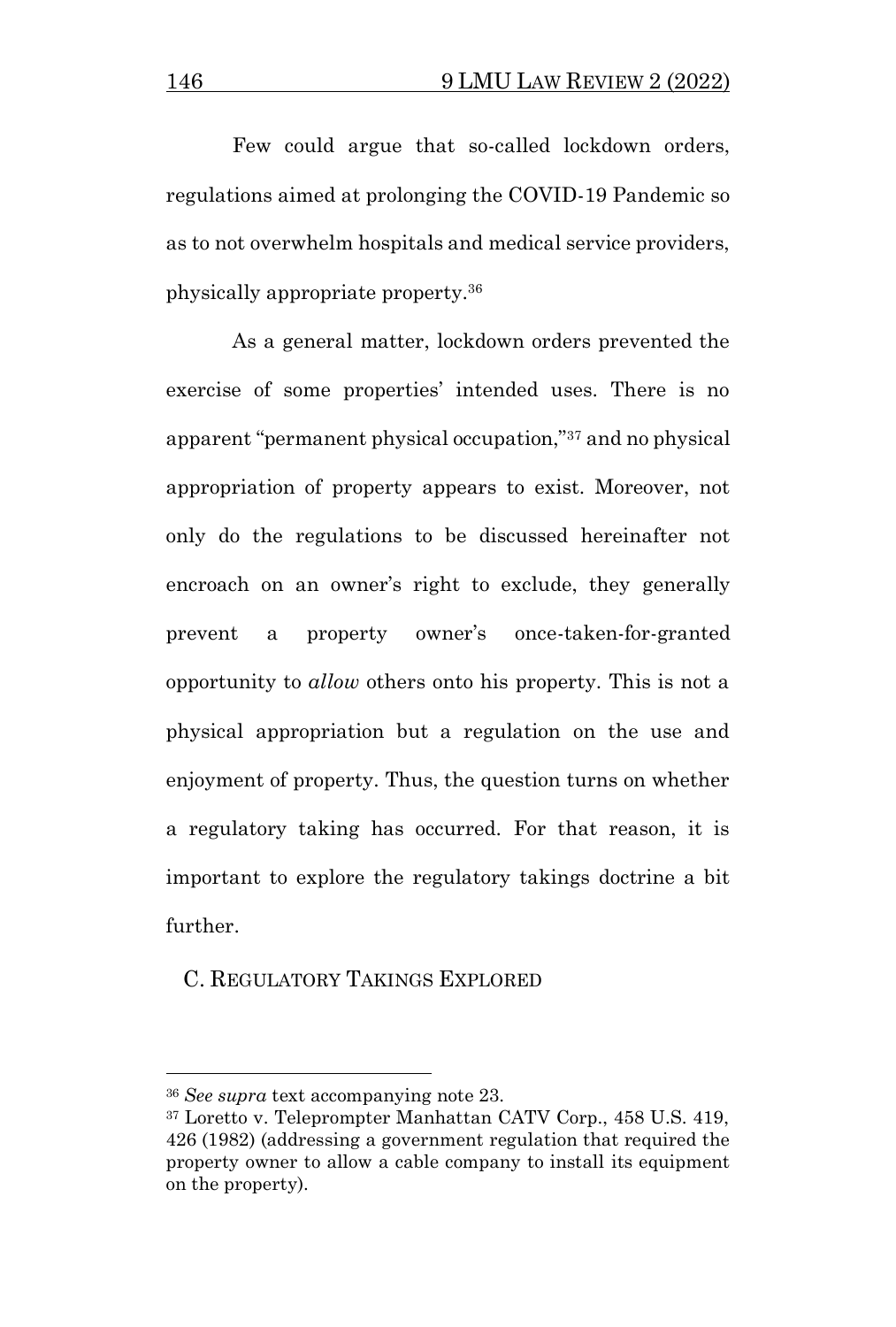Before digging deeper on regulatory takings, it is worth reiterating the maxim coined by Justice Holmes in *Pennsylvania Coal*: "while property may be regulated to a certain extent, if [a] regulation goes too far it will be recognized as a taking."<sup>38</sup> Thus, to determine whether a regulation goes too far, courts must analyze the regulation itself.

"In view of the nearly infinite variety of ways in which government actions or regulations can affect property interests, the Court has recognized few invariable rules in this area."<sup>39</sup> Still, the Court has drawn some clear lines on regulations that are takings—permanent physical occupations<sup>40</sup> and permanent deprivations of all economically beneficial use<sup>41</sup> are both examples. Because they carry with them a "heightened risk that private property is being pressed into some form of public service

<sup>38</sup> *Penn. Coal Co.,* 260 U.S. at 415.

<sup>39</sup> Ark. Game and Fish Comm'n v. United States, 568, U.S. 23, 31 (2012).

<sup>40</sup> *Loretto*, 458 U.S. at 426.

<sup>41</sup> Lucas v. South Carolina Coastal Council, 505 U.S. 1003, 1016 (1992). *See also* Agins v. Tiburon, 447 U.S. 255, 260 (1980); Nollan v. California Coastal Comm'n, 483 U.S. 825, 834 (1987).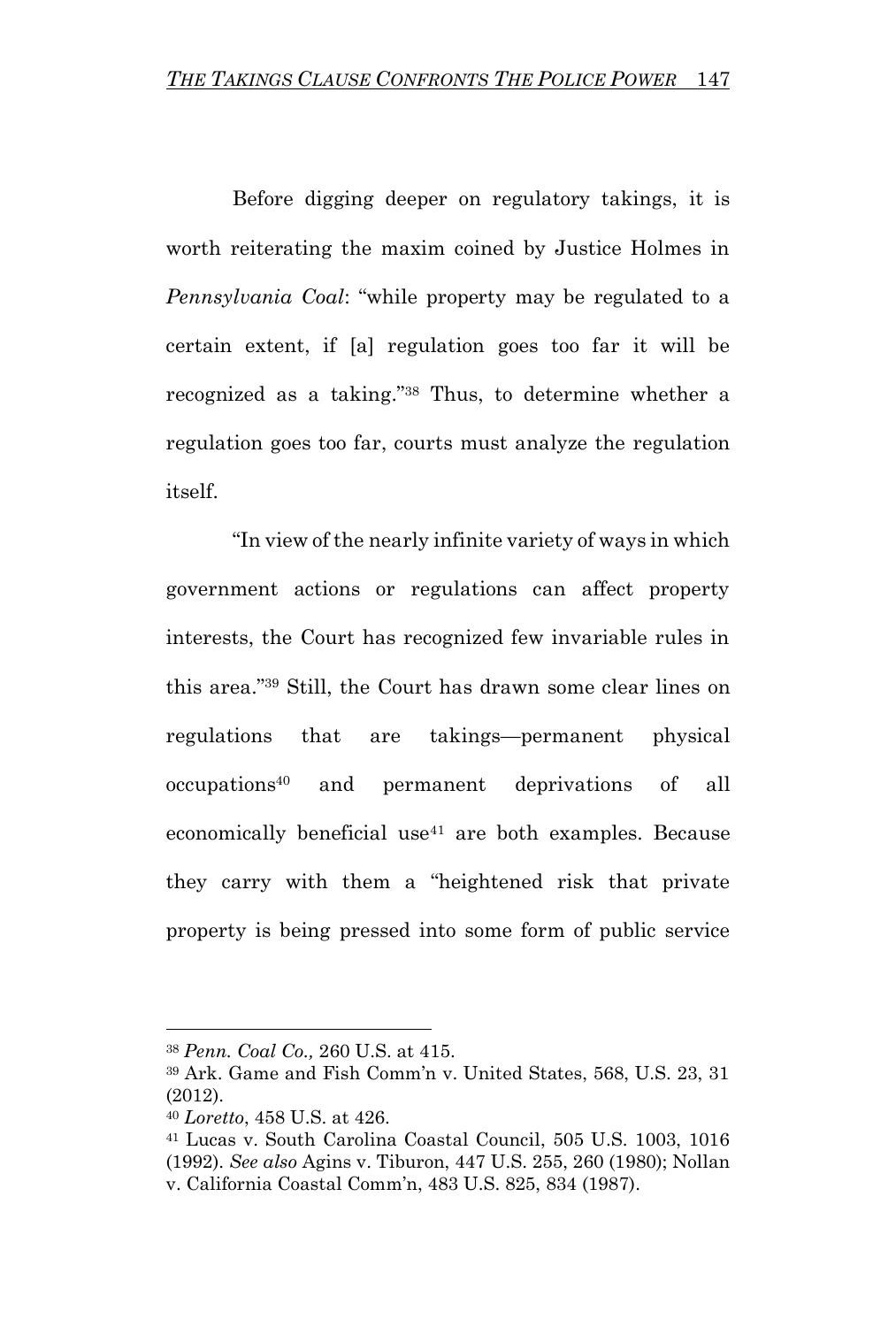under the guise of mitigating serious public harm," Justice Scalia wrote, "when the owner of real property has been called upon to sacrifice *all* economically beneficial uses in the name of the common good,  $\ldots$  he has suffered a taking."<sup>42</sup>

Otherwise, most takings claims turn on "situationspecific factual inquiries."<sup>43</sup> Guided by Justice Brennan's opinion in *Penn Central*, several factors aid in the factual determination. First, the economic impact of the regulation on the claimant. <sup>44</sup> Second, the interference of the regulation with the distinct investment-backed expectations.<sup>45</sup> Third, the character of the government's action.<sup>46</sup> These factors have become the court's guideposts in regulatory takings analyses. 47

## 1. FACTORING IN TEMPORARINESS

For a fuller understanding of takings claims that

<sup>42</sup> *Lucas*, 505 U.S. at 1018-20 (emphasis in original).

<sup>43</sup> Ark. Game and Fish Comm'n, 568, U.S. at 32 (citing Penn Cent. Transp. Co. v. New York City, 438 U.S. 104, 124 (1978)).

<sup>44</sup> *Penn Cent. Transp. Co.*, 438 U.S. at 124 (citing Goldblatt v. Hempstead, 369 U.S. 590, 594 (1962)).

<sup>45</sup> *Id*.

<sup>46</sup> *Id*. (explaining that a taking is less likely when interference arises "from some public program adjusting the benefits and burdens of economic life to promote the common good").

<sup>47</sup> *See* Pruneyard Shopping Ctr. v. Robins, 447 U.S. 74 (1980); Lucas v. South Carolina Coastal Council, 505 U.S. 1003 (1992); Ark. Game and Fish Comm'n, 568 U.S. 23 (2012).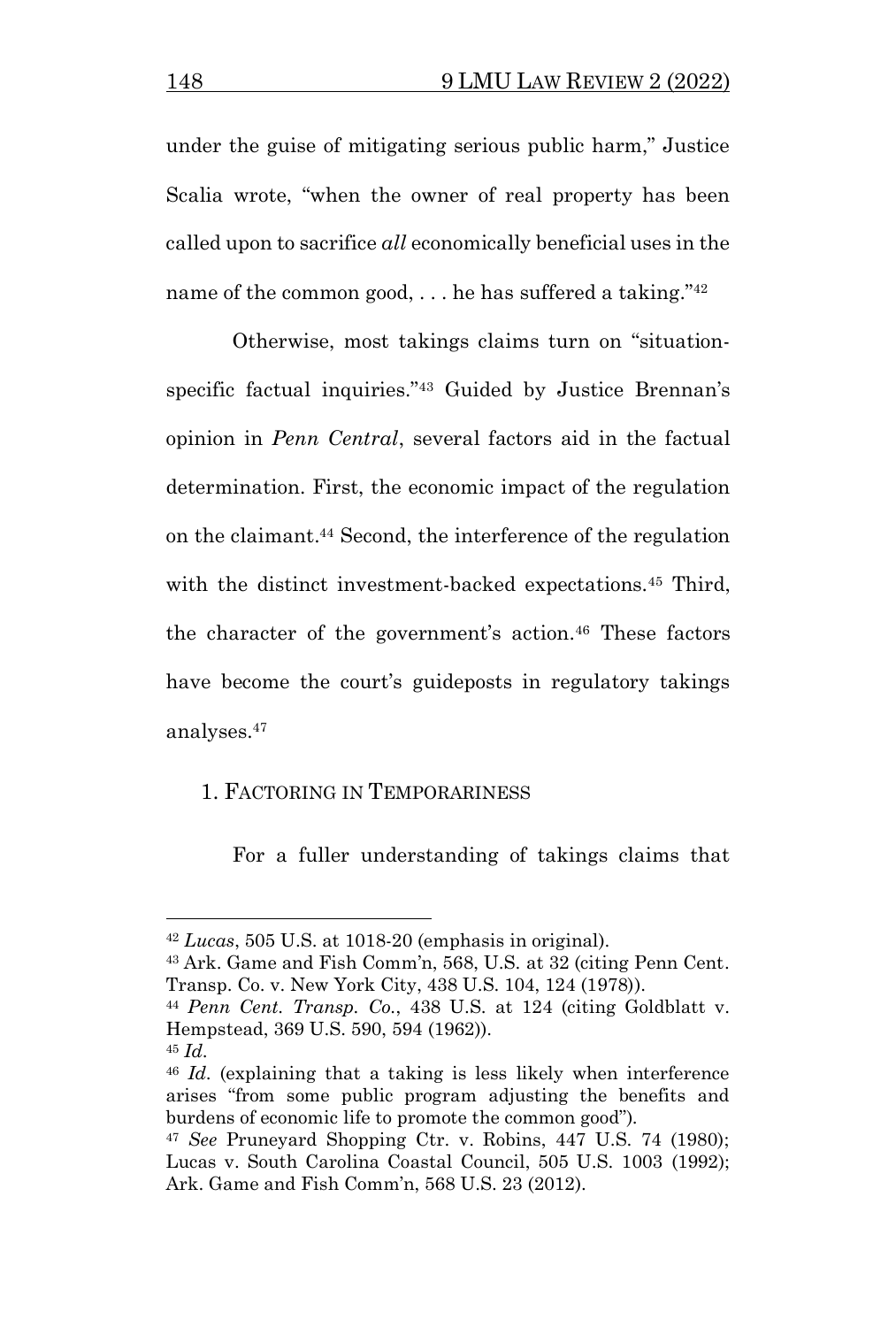could arise based on COVID-19-related orders, to be described in Part III, it is helpful to consider the impact of government actions (allegedly amounting to takings) that are not permanent but temporary. After all, even the sharpest critics of lockdown orders or COVID-19-related restrictions likely believe they will *eventually* relax. And if not, then temporariness need not be factored in, and the analysis becomes simpler still.

As with the other rules described herein, a reader need only look to the Supreme Court of the United States for the general rule on temporary takings. In *Tahoe-Sierra Preservation Council v. Tahoe Regional Planning Agency*, Justice Stevens and the Court's majority declined to issue a categorical rule on temporary takings that admittedly deprive all economically viable use for a time.<sup>48</sup> Instead, the majority "conclude[d] that the circumstances in this case are best analyzed within the *Penn Central* framework."<sup>49</sup>

Thus, although a limitation may be less than permanent, the temporality will affect the compensation but

<sup>48</sup> 535 U.S. 302, 321 (2002).

<sup>49</sup> *Id*.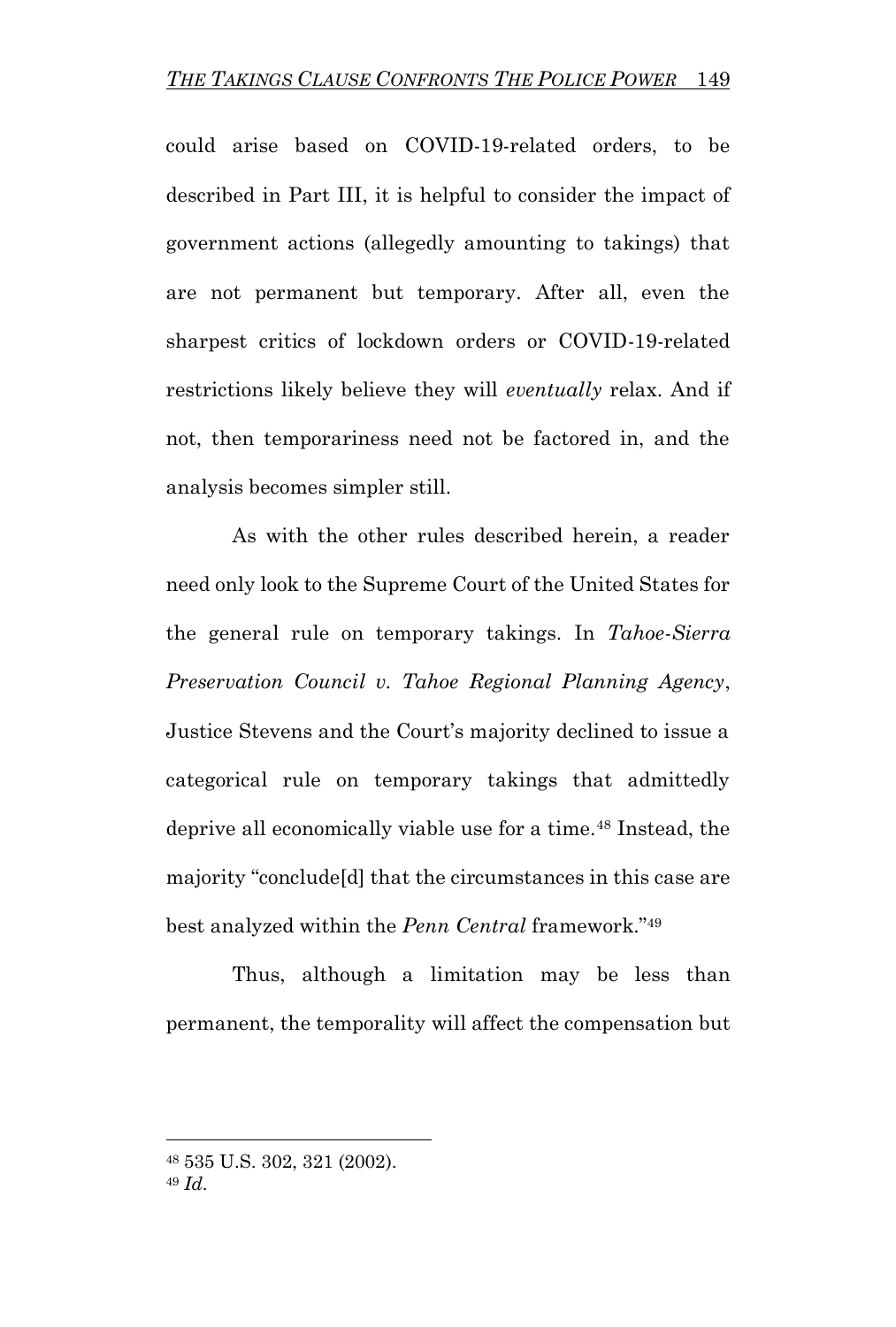not the underlying takings analysis.<sup>50</sup>

#### D. ENTER THE POLICE POWER

Chief Justice Rehnquist explained the police power as "a deeply ingrained [principle] in our constitutional history" wherefrom "'the Constitution created a Federal Government of limited powers,' while reserving a generalized police power to the States."<sup>51</sup> "[O]ne of the most essential powers of government, [and] one that is least limitable[,]" few restrictions are placed on the police power of the state: it must not be exercised arbitrarily<sup>52</sup> and its exercise must not violate the provisions of the Constitution.<sup>53</sup> Consequently, states have much leeway in exercising their police power.

Justices have taken their own interpretations as to what exactly the power encompasses, with Chief Justice Taney explaining that it may be invoked to prevent "injurious" actions, "idleness, vice[s], or debauchery" amongst citizens.<sup>54</sup> And Justice McClean asserted that the

<sup>50</sup> *Id*.

<sup>51</sup> United States v. Morrison, 529 U.S. 598, 618 n. 8 (2000) (quoting New York v. United States, 505 U.S. 144, 155 (1992); Gregory v. Ashcroft, 501 U.S. 452, 457 (1991)).

<sup>52</sup> Hadacheck v. Sebastian, 239 U.S. 394, 410 (1915).

<sup>53</sup> Jacobson v. Massachusetts, 197 U.S. 11, 25 (1905).

<sup>54</sup> Thurlow v. Massachusetts, 46 U.S. 504, 577 (1847).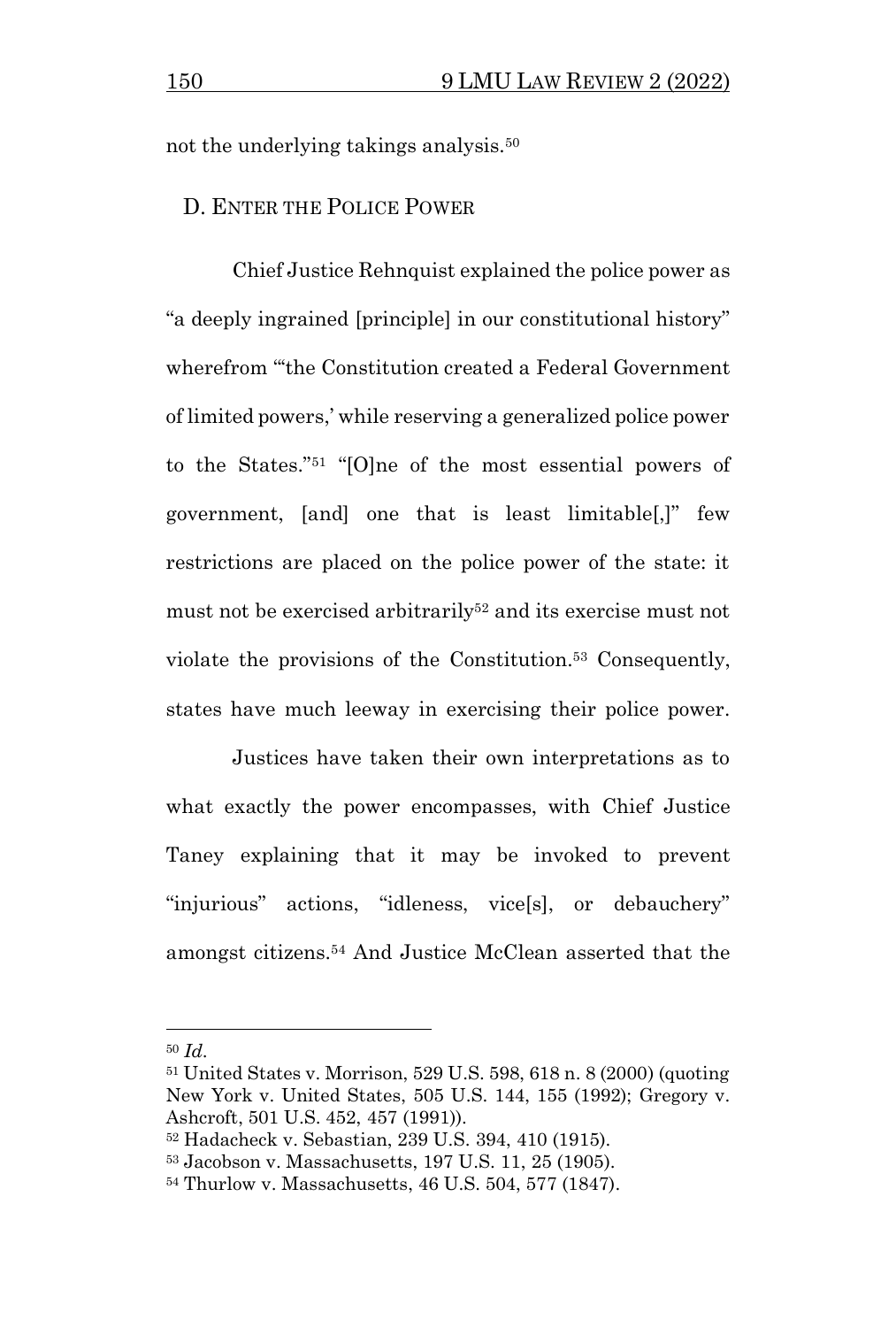power could be used in "matters which relate to[] moral and political welfare,"<sup>55</sup> while Justice Grier said it could be used to prohibit those things which may be "pernicious in [their] effects, and the cause of disease, pauperism, and crime."<sup>56</sup> Justice Grier also said that "the preservation of the public peace, health, and morals, must come within this category."<sup>57</sup>

Famously, in *Jacobson v. Massachusetts*, Justice Harlan offered his explanation of the power: "the police power of a State must be held to embrace, at least, such reasonable regulations established directly by legislative enactment as will protect the public health and the public safety."<sup>58</sup> From there, *Jacobson* then quickly turns to the limitations on the states' power, holding:

> The mode or manner in which those results are to be accomplished is within the discretion of the State, subject, of course, . . . only to the condition that no rule prescribed by a State, nor any regulation adopted by a local governmental agency acting under the sanction of state legislation, shall contravene the Constitution of the United States or

<sup>55</sup> *Id*. at 588.

<sup>56</sup> *Id.* at 631.

<sup>57</sup> *Id.*

<sup>58</sup> Jacobson, 197 U.S. at 25 (citing Lawton v. Steele, 152 U.S. 133 (1894); New Orleans Gas Co. v. Louisiana Light Co., 115 U.S. 650, 661 (1885); R.R. Co. v. Husen, 95 U.S. 465, 470 (1878); Beer Co. v. Massachusetts, 97 U.S. 25 (1877); Gibbons v. Ogden, 9 Wheat. 1, 203 (1824)).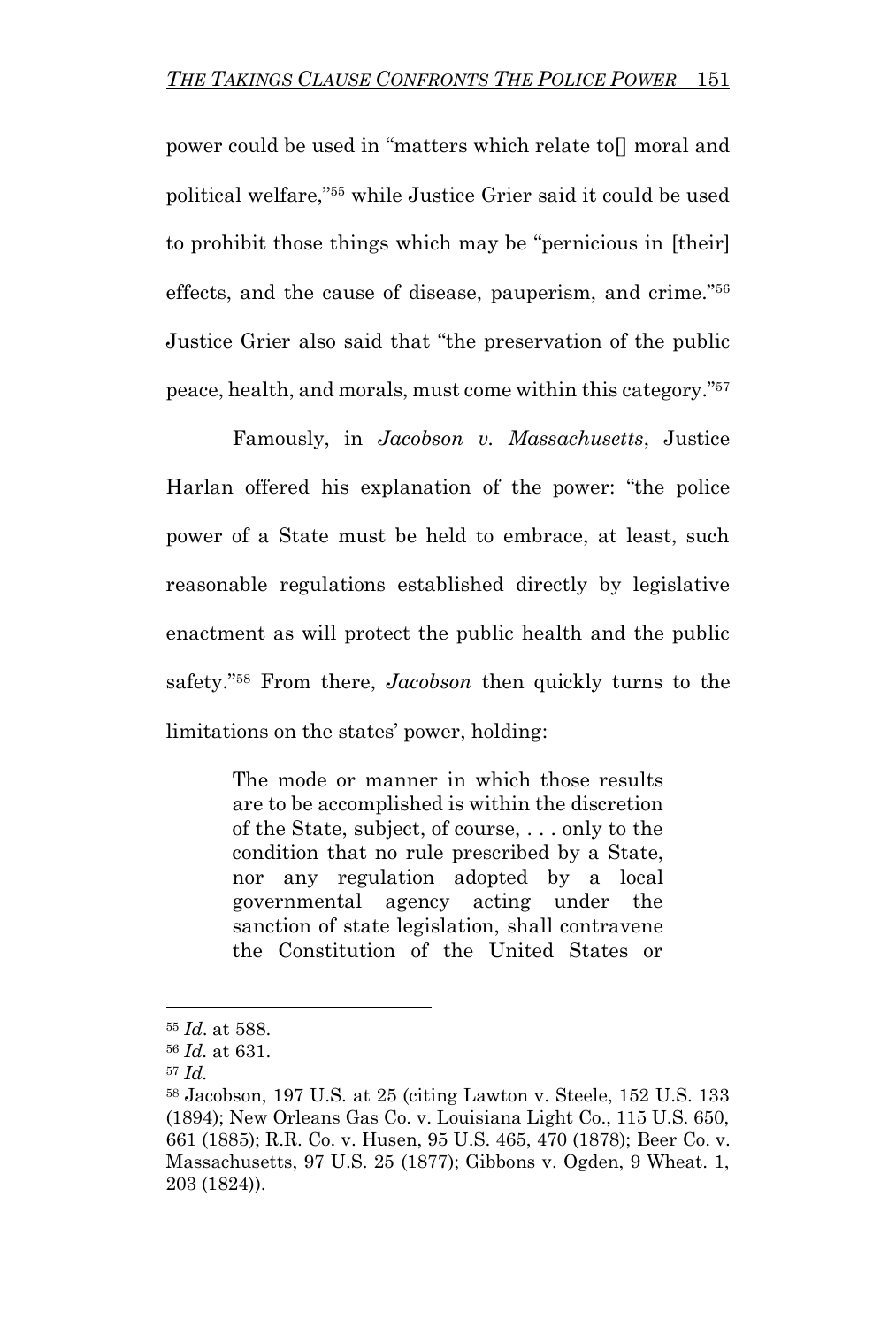infringe any right granted or secured by that instrument.<sup>59</sup>

In so writing, the Court establishes that the state's police power is still confined to the bounds established by the Constitution. So as to avoid any confusion on the issue, Justice Harlan provides that rule in explicit terms, saying "[a] local enactment or regulation, even if based on the acknowledged police power of a State, must always yield in case of conflict with the exercise by the General Government of any power it possesses under the Constitution."<sup>60</sup>

More recently, Justices Brennan and Scalia have stated in the context of Takings Clause cases that "where the State reasonably concludes that the health, safety, morals, or general welfare would be promoted by prohibiting particular contemplated uses of land, compensation need not accompany prohibition."<sup>61</sup> Consequently, as the Court in *Jacobson v. Massachusetts* held, the execution of the police power does not escape review under the Constitution; however, its effect on property will not be considered a

<sup>59</sup> *Id*.

<sup>60</sup> *Id*. (internal citations omitted).

<sup>61</sup> Lucas v. South Carolina Coastal Council, 505 U.S. 1003, 1023 (1992) (quoting Nectow v. Cambridge, 277 U.S. 183, 188 (1928); Penn Cent. Transp. Co. v. New York City, 438 U.S. 104, 125 (1978)) (internal quotations omitted).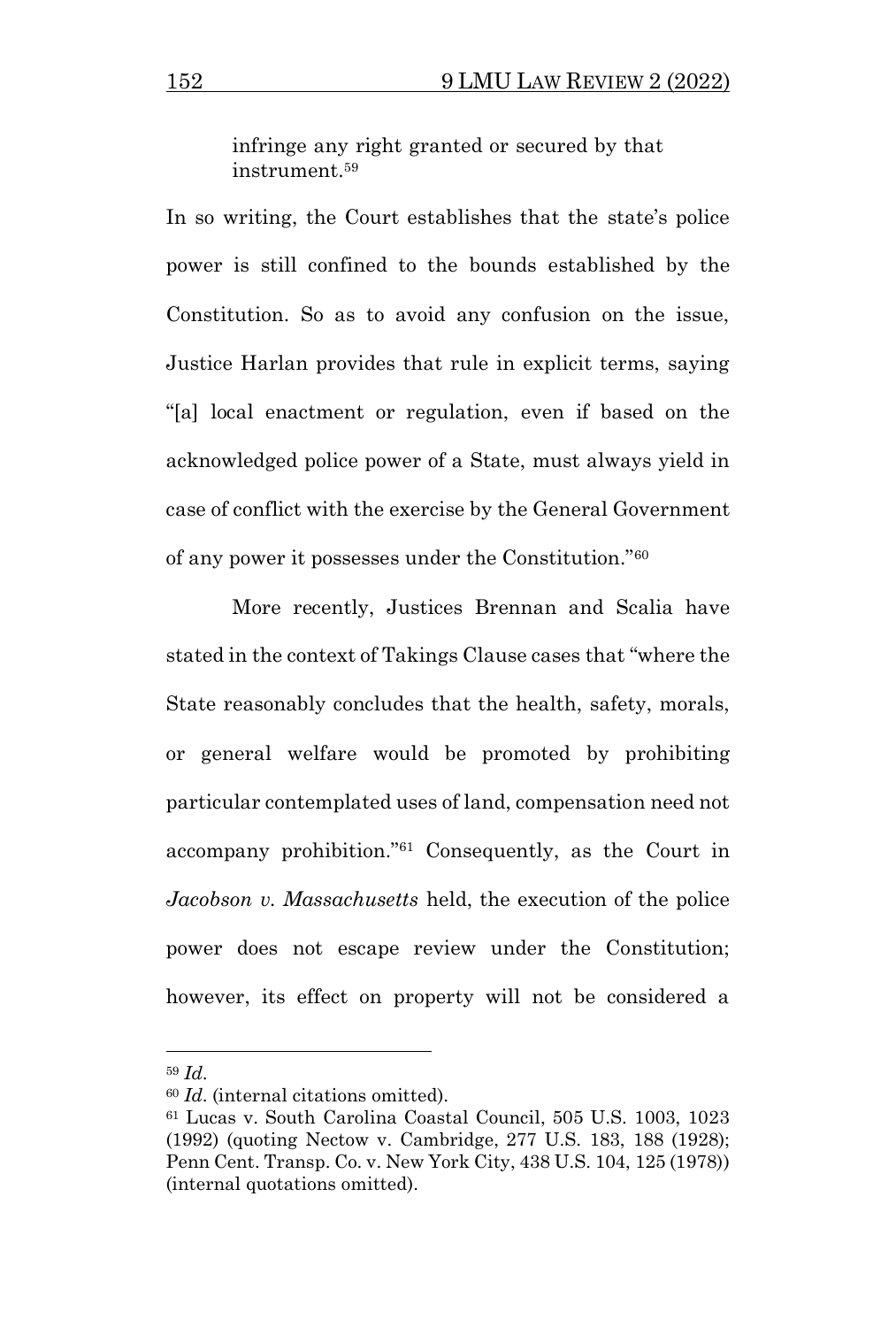taking, because it is not serving the constitutional command of a "public use."

The underlying principle of the police power as it relates to takings is that the government is not acting to "take" property because some "public use" may be had from it; on the contrary, the government is preventing a public bad.<sup>62</sup> Of course, this principle has its own detractors, too, for when the government prevents a public bad, it is inevitably furthering a public good. After all, the Takings Clause is "designed to bar Government from forcing some people alone to bear public burdens which, in all fairness and justice, should be borne by the public as a whole."<sup>63</sup> Those detractors' argument has yet to carry water.

### 1. CEDAR RUST MAY KILL BUT IT DOESN'T TAKE

A number of cases illustrate just what regulations implicate the police power. Take, for example, *Miller v.*  Schoene.<sup>64</sup> There, a Virginia entomologist, acting pursuant to the Cedar Rust Act of Virginia, ordered the plaintiff to destroy its cedar trees because they produced Cedar Rust, a

<sup>62</sup> *See* ERNST FREUND, THE POLICE POWER § 511 (1904).

<sup>63</sup> Armstrong v. United States, 364 U.S. 40, 49 (1960).

<sup>64</sup> 276 U.S. 272 (1928).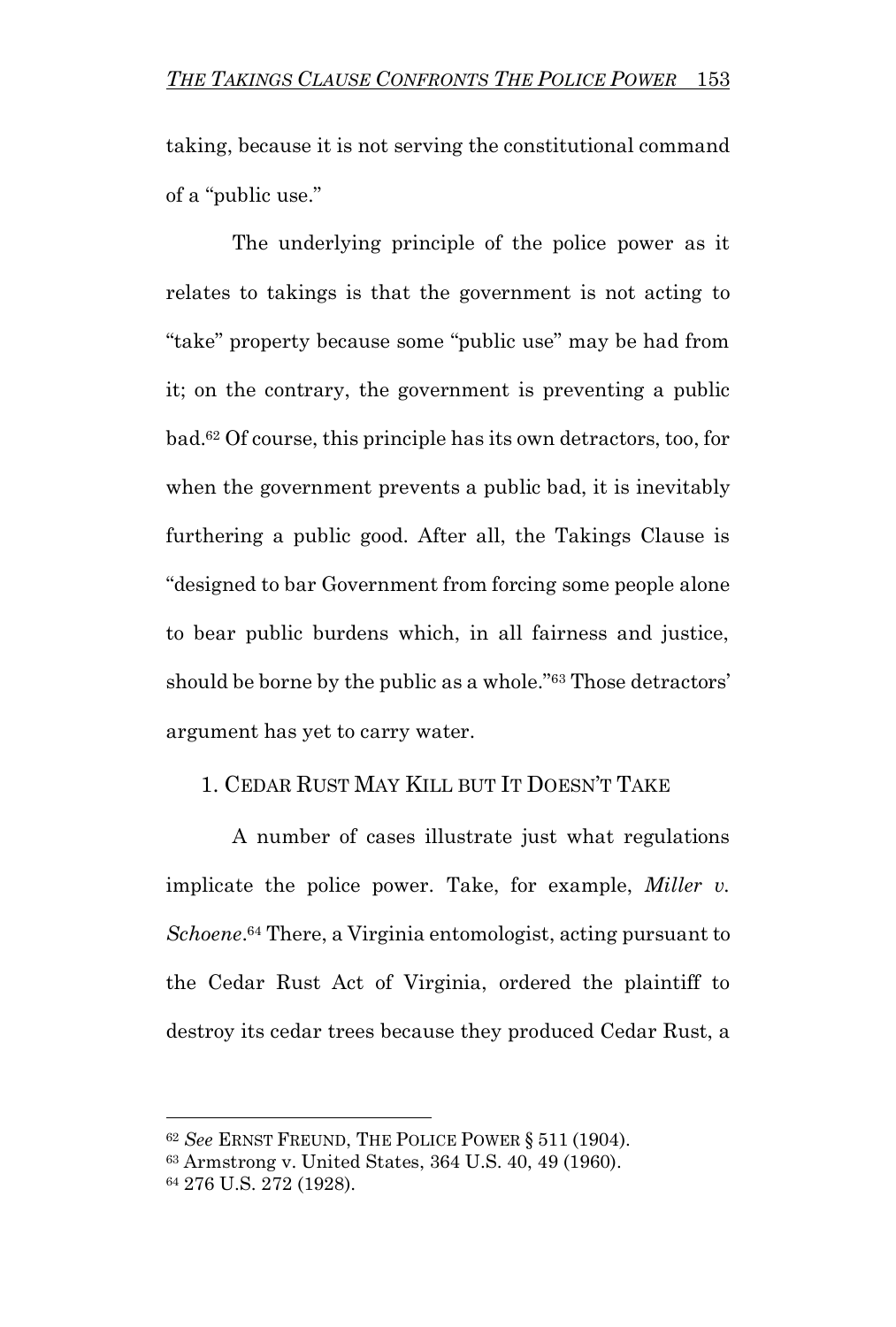fatal disease to apple trees.<sup>65</sup> The statute paid expenses related to the costs of destroying the trees and allowed the owners to keep and use the timber but did not provide compensation for the decrease in value to the property or the value of the trees themselves if they were permitted to live.<sup>66</sup> The Court granted *certiorari* and unanimously upheld the denial of compensation by the Virginia Supreme Court on the takings claim.<sup>67</sup>

Cedar Rust, according to the Court, is an "infectious plant disease . . . which is destructive of the fruit and foliage of the apple, but without effect on the value of the cedar."<sup>68</sup> So, while the cedar trees obtained no benefit from the disease they harbored, the nearby apple orchards were nearly decimated by it. "The only practicable method of controlling the disease and protecting the apple trees from its ravages [was] the destruction of all red cedar trees . . . located within two miles of apple orchards."<sup>69</sup>

While the Court assumed that the cedar and apple

<sup>66</sup> *Id*.

<sup>65</sup> *Id.* at 277.

<sup>67</sup> *Id*. at 281.

<sup>68</sup> *Id*. at 278.

<sup>69</sup> *Id*. at 278-79.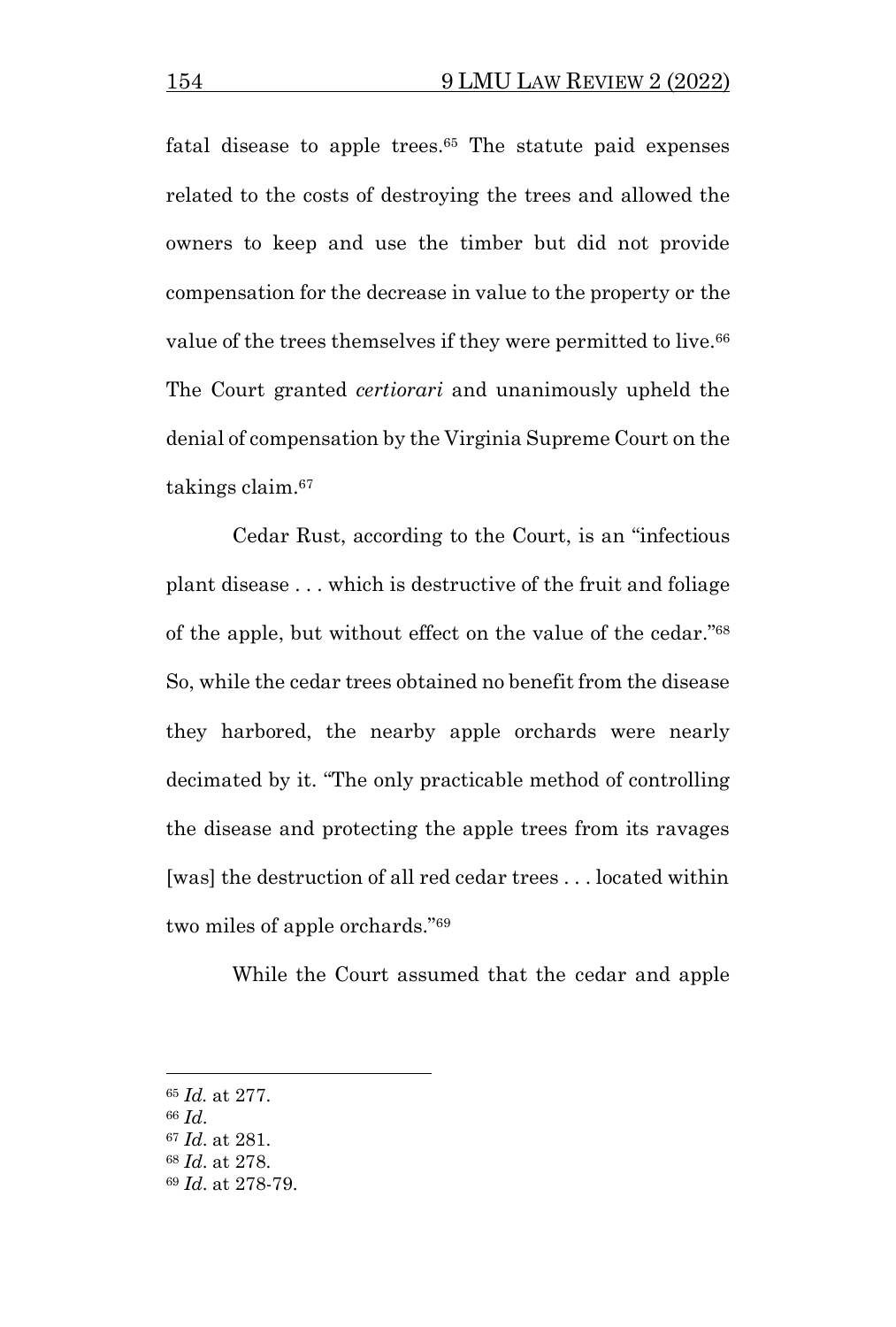trees' continued presence was mutually exclusive (based on the lower court's finding), it said also that had Virginia chosen *not* to take action to prevent the spread of the disease to apple trees, that inaction could have been seen as harming the apple trees (and, more importantly, their owners).<sup>70</sup> Thus, "when forced to such a choice[,] the state does not exceed its constitutional [police ]powers by deciding upon the destruction of one class of property to save another which, in the judgment of the legislature, is of greater value to the public."<sup>71</sup> Moreover, where the public interest confronts a private, individual interest, even the destruction of the latter is ordinary and acceptable in the exercise of the police power—and is not a compensable taking. 72

The lesson learned from these apple trees is that when a government vested with the police power acts to prevent harm it is not acting pursuant to its taking authority under the Fifth Amendment but its inherent authority under

<sup>70</sup> *Id*. at 279.

<sup>71</sup> *Id*. at 280.

<sup>72</sup> *Id*. *See also* Village of Euclid v. Ambler Realty Co., 272 U.S. 365 (1926); Northwestern Laundry v. Des Moines, 239 U.S. 486 (1916); Hadacheck v. Sebastian, 239 U.S. 394 (1915); Reinman v. Little Rock, 237 U.S. 171 (1915); Sligh v. Kirkwood, 237 U.S. 52 (1915); Lawton v. Steele, 152 U.S. 133 (1894); Mugler v. Kansas, 123 U.S. 623 (1887); Fertilizing Co. v. Hyde Park, 97 U.S. 659 (1878).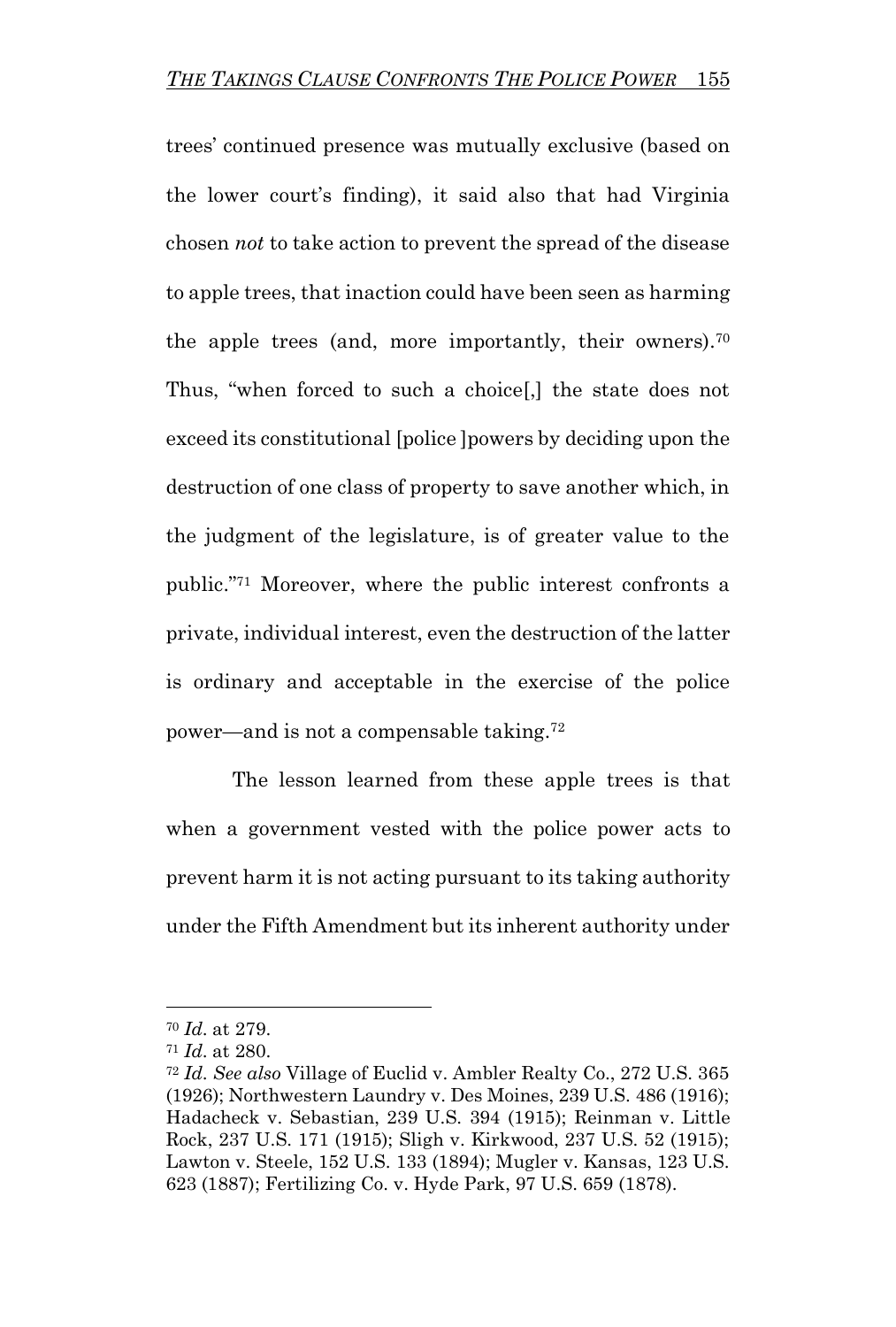the police power.

#### III. RELEVANCE OF THE TAKINGS CLAUSE TO COVID-19

Rather than a national survey of COVID-19-related orders, this paper shall, in Part III.C, evaluate and recount Tennessee's approach—a notably conservative and relatively limited one—in an effort to make palatable in a few paragraphs what has taken more than one and a half years to develop. First, though, let us set the scene with the factual origins of the COVID-19 Pandemic.

# A. WHAT JUST HAPPENED: A BRIEF RECOUNTING OF THE COVID-19 PANDEMIC

To be clear, this is not a scientific paper, nor is its purpose to litigate political, social, or otherwise non-takings topics. Information relating to the origins, continued timeline, and approaches to curbing the effects of the COVID-19 Pandemic continue to develop, and readers should be careful to note modifications and updates to statements made herein. Now, away with the disclaimers!

All are now familiar with the term COVID-19 whether they want to be or not— as the common name for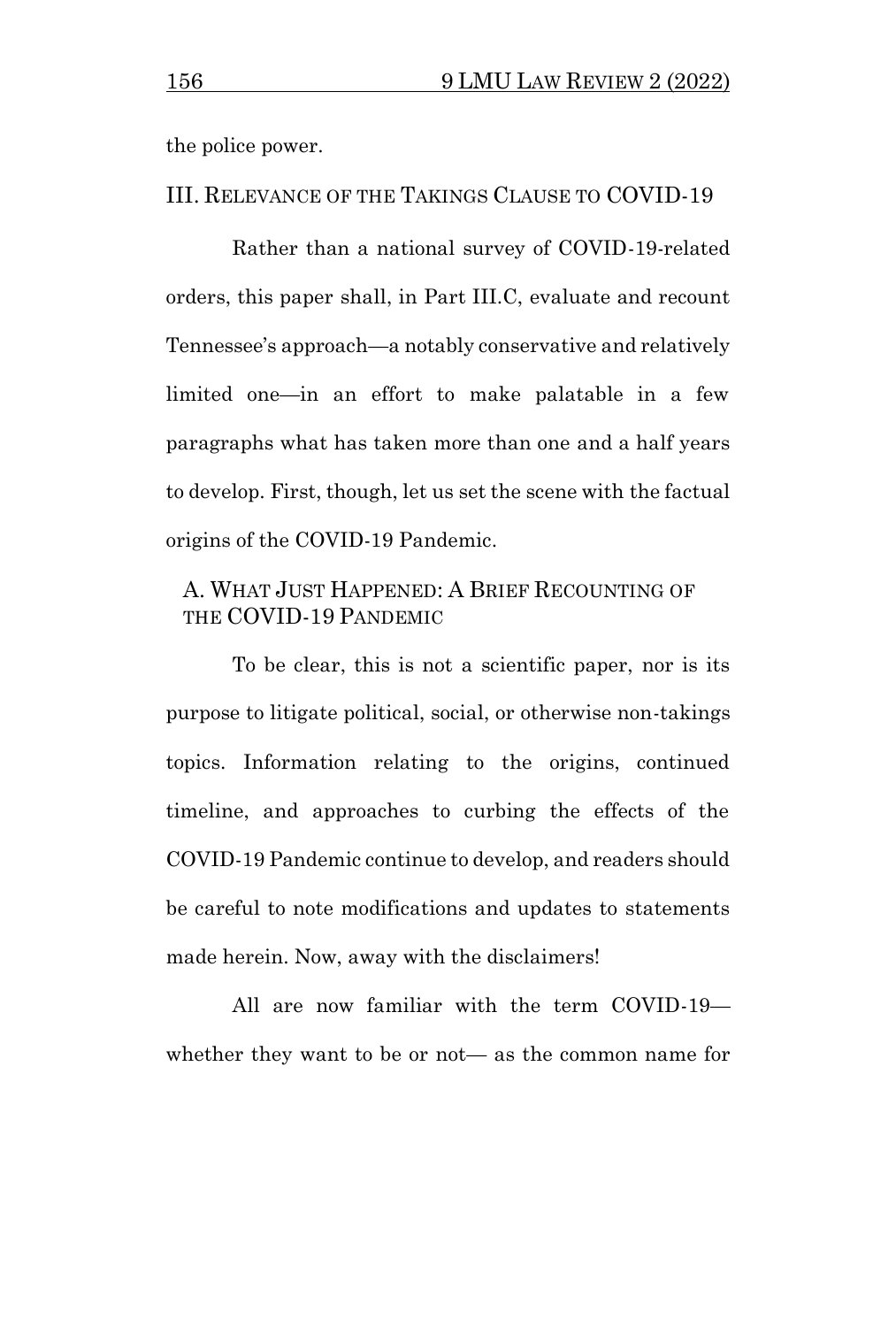the SARS-CoV-2 Virus.<sup>73</sup> The first known cases originated in Wuhan, Hubei Province, China, in mid-December 2019.<sup>74</sup> The first reported case in the United States was confirmed in Washington state on January 20, 2020,<sup>75</sup> and the first death occurred in Santa Clara County, California on February 6, 2020. 76

Secretary of Health and Human Services Alex Azar declared a public health emergency on January 31, 2020,<sup>77</sup> and President Trump declared a national state of emergency on March 13, 2020.<sup>78</sup> While further descriptions relating to caseloads, vaccine development, and political happenings are interesting and could be a helpful contribution to legal scholarship, they do not fit squarely within the topic to be

<sup>73</sup> Centers for Disease Control and Prevention, *SARS-CoV-2 Variant Classifications and Definitions*, (last visited Oct. 4, 2021), available at https://www.cdc.gov/coronavirus/2019 ncov/variants/variant-info.html.

<sup>74</sup> *See* Centers for Disease Control and Prevention, *CDC Museum COVID-19 Timeline*, (last visited Nov. 5, 2021), available at https://www.cdc.gov/museum/timeline/covid19.html. <sup>75</sup> *Id*.

<sup>76</sup> Bill Chappell, *1st Known U.S. COVID-19 Death Was Weeks Earlier Than Previously Thought*, NPR (Apr. 22, 2020, 10:04 AM), https://www.npr.org/sections/coronavirus-live-updates/2020/04/22/ 840836618/1st-known-u-s-covid-19-death-was-on-feb-6-a-postmortem-test-reveals.

<sup>77</sup> Alex Azar, Determination that a Public Health Emergency Exists, DEPT. OF HEALTH AND HUM. SERV. (Jan. 31, 2020), https://www.phe.gov/emergency/news/healthactions/phe/Pages/20 19-nCoV.aspx.

<sup>78</sup> Proclamation No. 9994, 85 Fed. Reg. 15,337 (Mar. 13, 2020).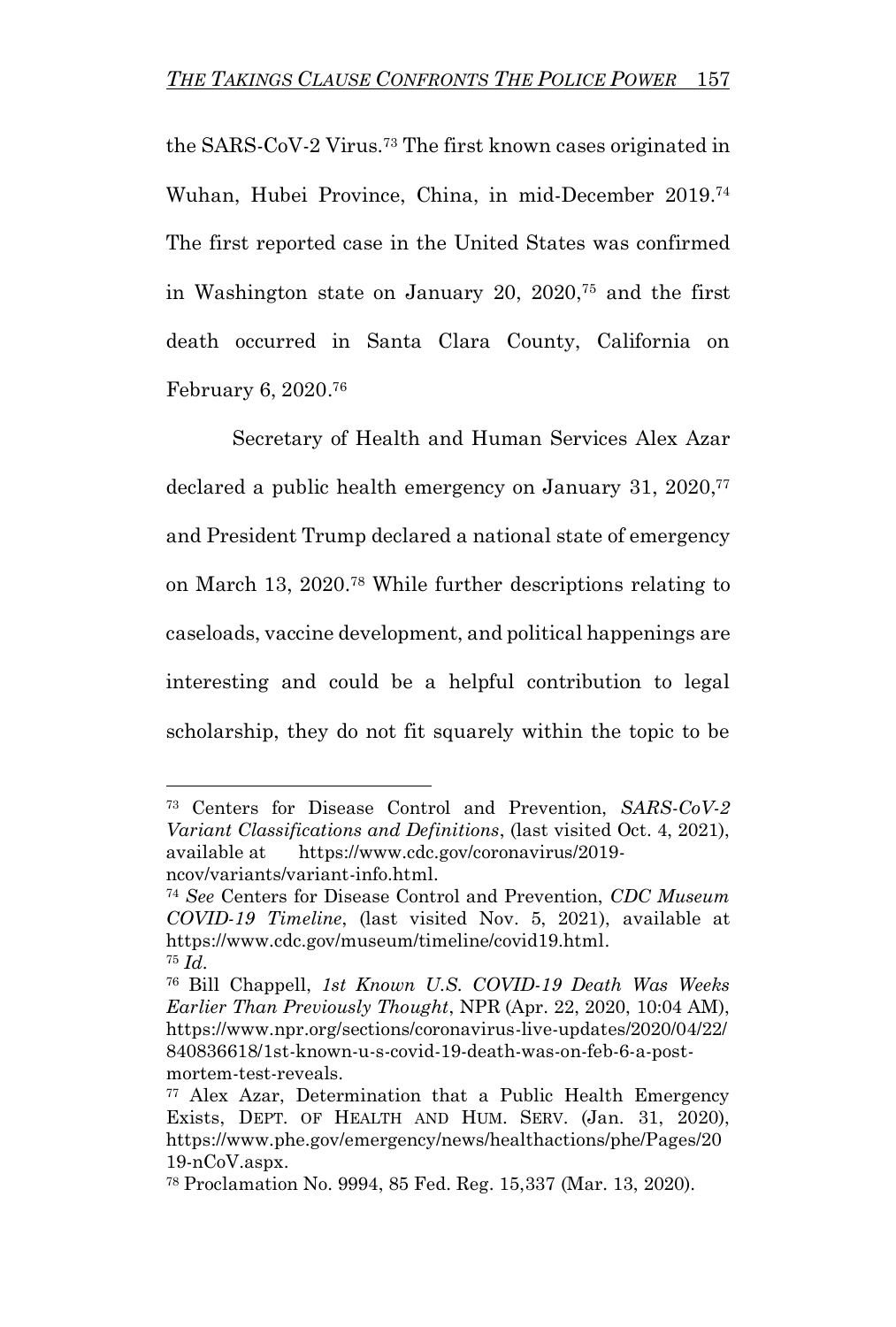addressed here.

In other words, *many* other significant aspects of the COVID-19 Pandemic will not be described here—each with its own potential legal significance. Therefore, the gaps in the timeline from this point forward represent developments that simply do not aid in this particular discussion. Readers can and should find those developments from other trusted sources.

## B. TENNESSEE'S APPROACH: ORDERS, MANDATES, AND CLOSURES, OH MY!

Tennessee Governor Bill Lee issued Executive Order ("EO") 14 (together "EO 14") on March 12, 2020, declaring a state of emergency in Tennessee, following the lead of at least seven other jurisdictions. <sup>79</sup> That EO suspended many trade and health regulations aimed at facilitating a faster response to anticipated medical needs in Tennessee. <sup>80</sup> Soon, though, EO 15 was issued, repealing EO 14 and providing a more lengthy and substantive response to the COVID-19 Pandemic. 81

Asserting power under Tennessee Code Annotated

<sup>79</sup> Tenn. Exec. Order No. 14 (Mar. 12, 2020).

<sup>80</sup> *Id*.

<sup>81</sup> Tenn. Exec. Order No. 15 (Mar. 19, 2020).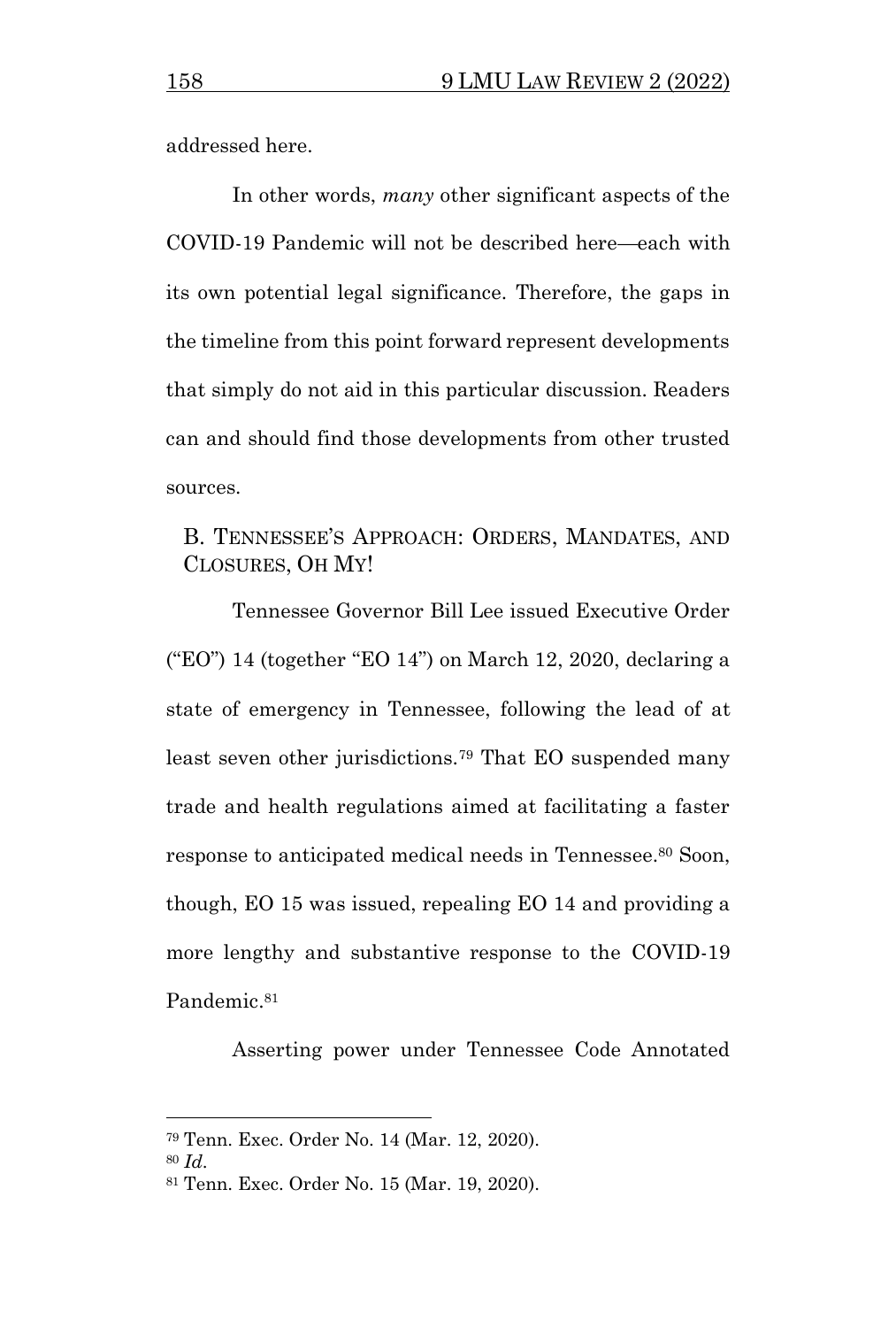section 58-2-107(e)—and just how reassuring is it that the governor's power to "suspend laws and rules regarding the conduct of state business"<sup>82</sup> is buried in the Title 58, Chapter 2, Section 107, *Paragraph e!*—Governor Lee lifted myriad restrictions on truck drivers, construction crews, nurses, pharmacists, physicians, insurance companies, and other "health care workers" with the stroke of his pen.<sup>83</sup>

Two days after the first COVID-19-related death occurred in Tennessee on March 20, 2020,<sup>84</sup> Governor Lee issued EO 17, banning social gatherings of more than ten persons and prohibiting indoor dining, gym use, and visitation to nursing homes or assisted-living facilities.<sup>85</sup> To be fair though, and with great wisdom and timeliness, the Governor did grant some leniency as relates to restaurants serving to-go alcoholic beverages, allowing take-out orders to include certain alcoholic beverages otherwise in violation of open-container laws.<sup>86</sup>

<sup>82</sup> *Id*. at 2.

<sup>83</sup> *See id*.

<sup>84</sup> *See* CITY OF KNOXVILLE, TIMELINE OF COVID-19 & EXEC. ORDERS (last visited Nov. 7, 2021), available at https://knoxvilletn.gov/ government/mayors\_office/c\_o\_v\_i\_d-19\_\_\_coronavirus\_/timeline\_ of\_c\_o\_v\_i\_d-19\_\_\_executive\_orders.

<sup>85</sup> Tenn. Exec. Order No. 17, at 2-3 (Mar. 22, 2020).

<sup>86</sup> *See id*. at 4.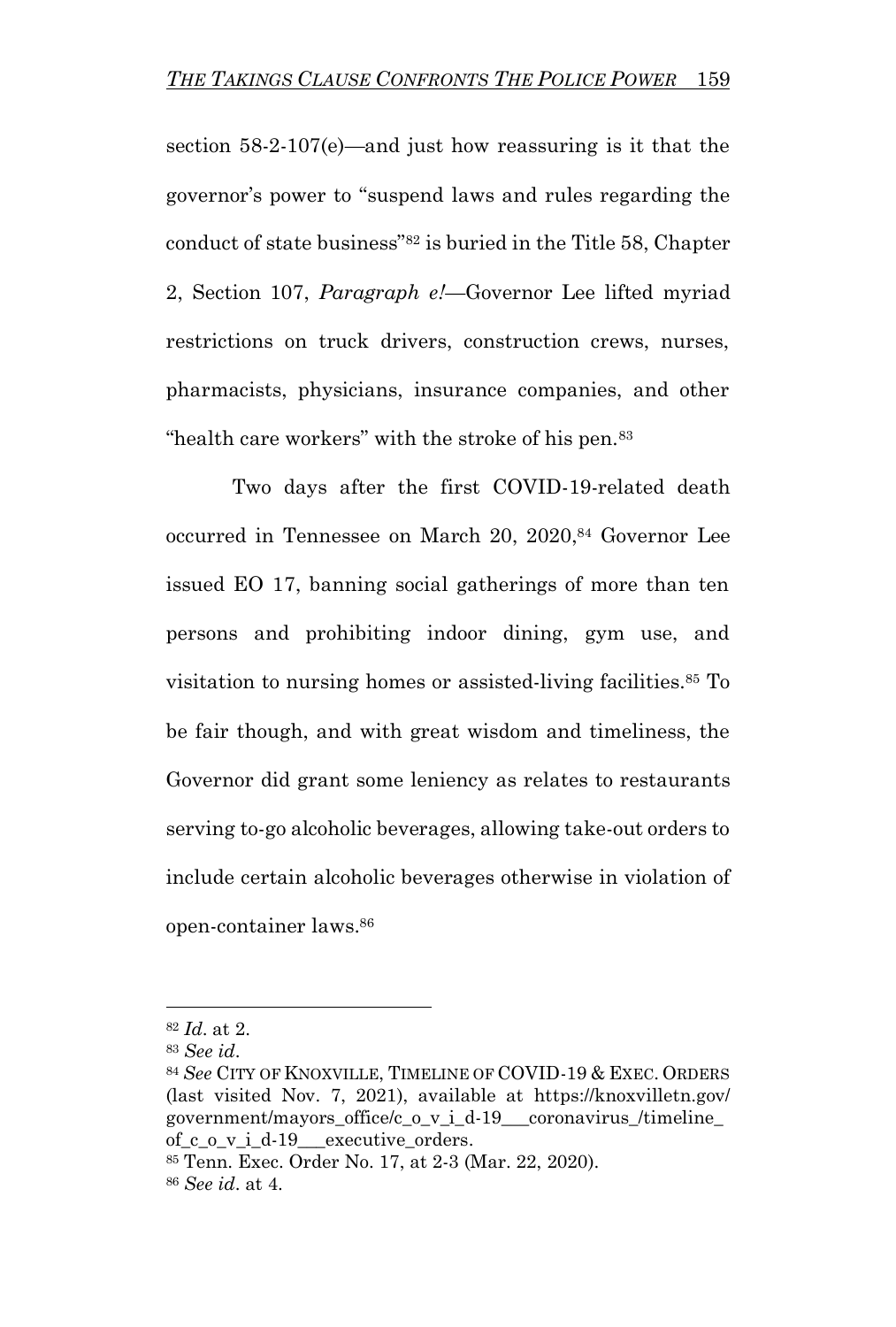Perhaps what is most notable about EO 17 was the asserted breadth of its next-to-last provision: "Any state or local law, order, rule, or regulation inconsistent with this Order is hereby suspended."<sup>87</sup> That is a breathtaking assertion of power, reminiscent of Louis XIV's famous declaration: "L'État c'est moi"88—perhaps Governor Lee has some French blood?

A day later, the Governor ordered dentists, hospitals, and other outpatient service providers to end all nonemergency procedures.<sup>89</sup> That same EO "requested and encouraged" non-hospital healthcare providers to surrender personal protective equipment ("PPE") (masks, gowns, gloves, etc.) to the Tennessee Emergency Management Agency. <sup>90</sup> Note, the surrender of PPE was a request at this point, not a mandate.

By this time, some municipalities in Tennessee (with their own governing health boards) had instituted countywide stay-at-home orders, including Nashville, Knoxville,

<sup>87</sup> *Id*. at 5.

<sup>88</sup> Roughly translated to "I am the State."

<sup>89</sup> Tenn. Exec. Order No. 18, at 2 (Mar. 23, 2020).

<sup>90</sup> *Id* at 2-3.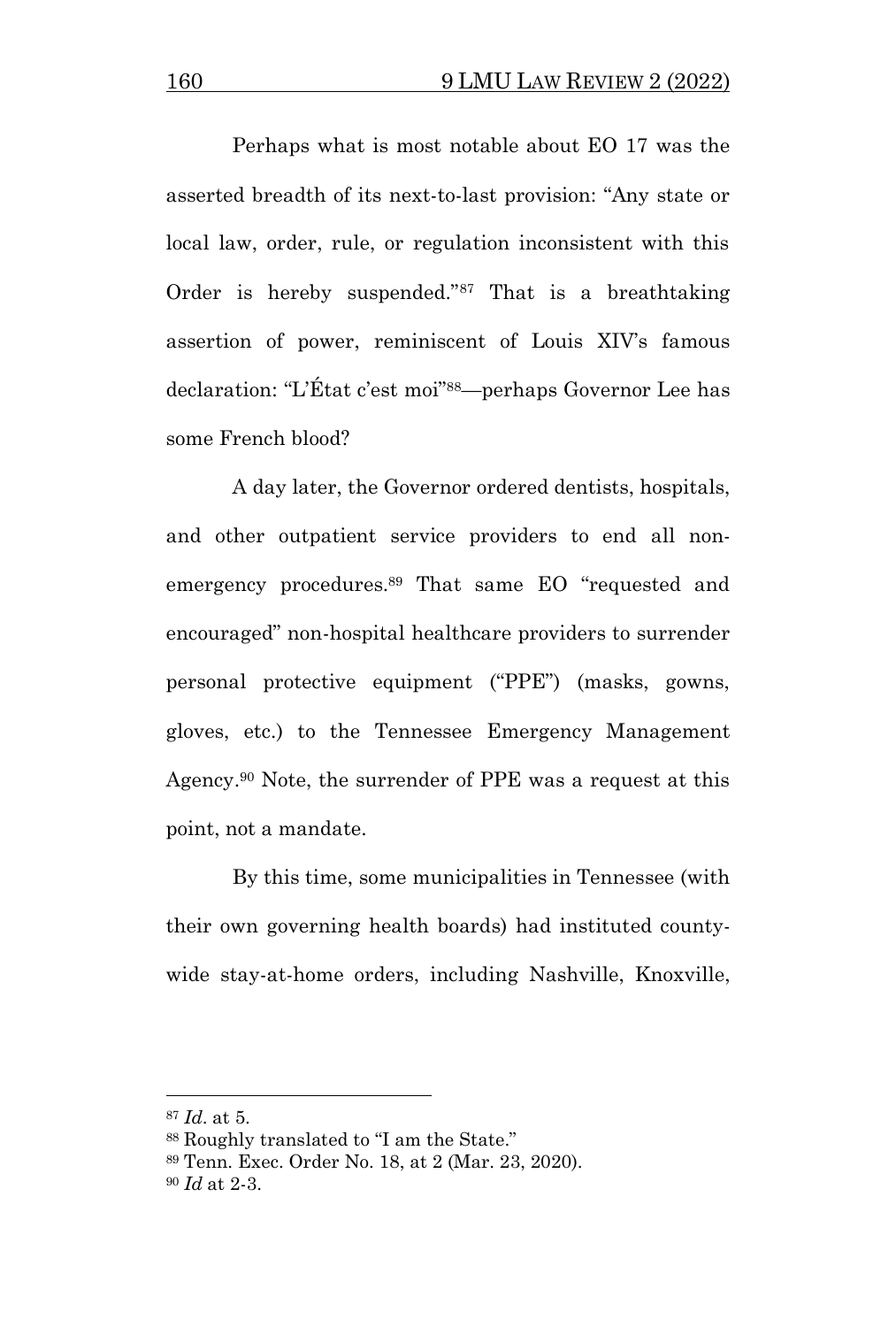and Memphis. <sup>91</sup> Governor Lee followed suit on March 30, 2020, ordering:

> Businesses or organizations that do not perform Essential Services shall not be open for access or use by the public or its members. Such businesses or organizations are strongly encouraged to provide delivery, including delivery curbside outside of the business or organization, of online or telephone orders, to the greatest extent practicable, and persons are encouraged to use any such options to support such businesses during this emergency.<sup>92</sup>

This EO also "urged [Tennesseans ]to stay at home, except

for when engaging in Essential Activity or Essential Services

. . . ."<sup>93</sup> Three days later, "urged" became "required." <sup>94</sup> Other

EOs further suspended the regulations originally lifted by

EO 15,<sup>95</sup> prevented dental and other healthcare-related

<sup>91</sup> *See* METRO PUB. HEALTH DEP'T OF NASHVILLE-DAVIDSON CTY, SAFER AT HOME ORDER, (Mar. 15, 2020), available at

https://www.asafenashville.org/wp-

content/uploads/2020/04/Amended-and-Restated-ORDER-3-

FINAL.pdf; KNOX CTY HEALTH DEP'T, SAFER AT HOME ORDER, (Mar. 23, 2020), available at

https://knoxvilletn.gov/UserFiles/Servers/Server\_109478/File/May orsOffice/Covid19/knoxcounty-safer-at

<sup>-</sup>home-order.pdf; City of Memphis Exec. Order No. 03-2020 (Mar. 23, 2020), available at https://covid19.memphistn.gov/wpcontent/uploads/sites/76/2020/03/Executive-Order-No-03-2020.pdf. <sup>92</sup> Tenn. Exec. Order No. 22, at 3 (Mar. 30, 2020).

<sup>93</sup> *Id*. at 2-3.

<sup>94</sup> Tenn. Exec. Order No. 23 (Apr. 2, 2020).

<sup>95</sup> Tenn. Exec. Order No. 24, at 2-3 (Apr. 3, 2020).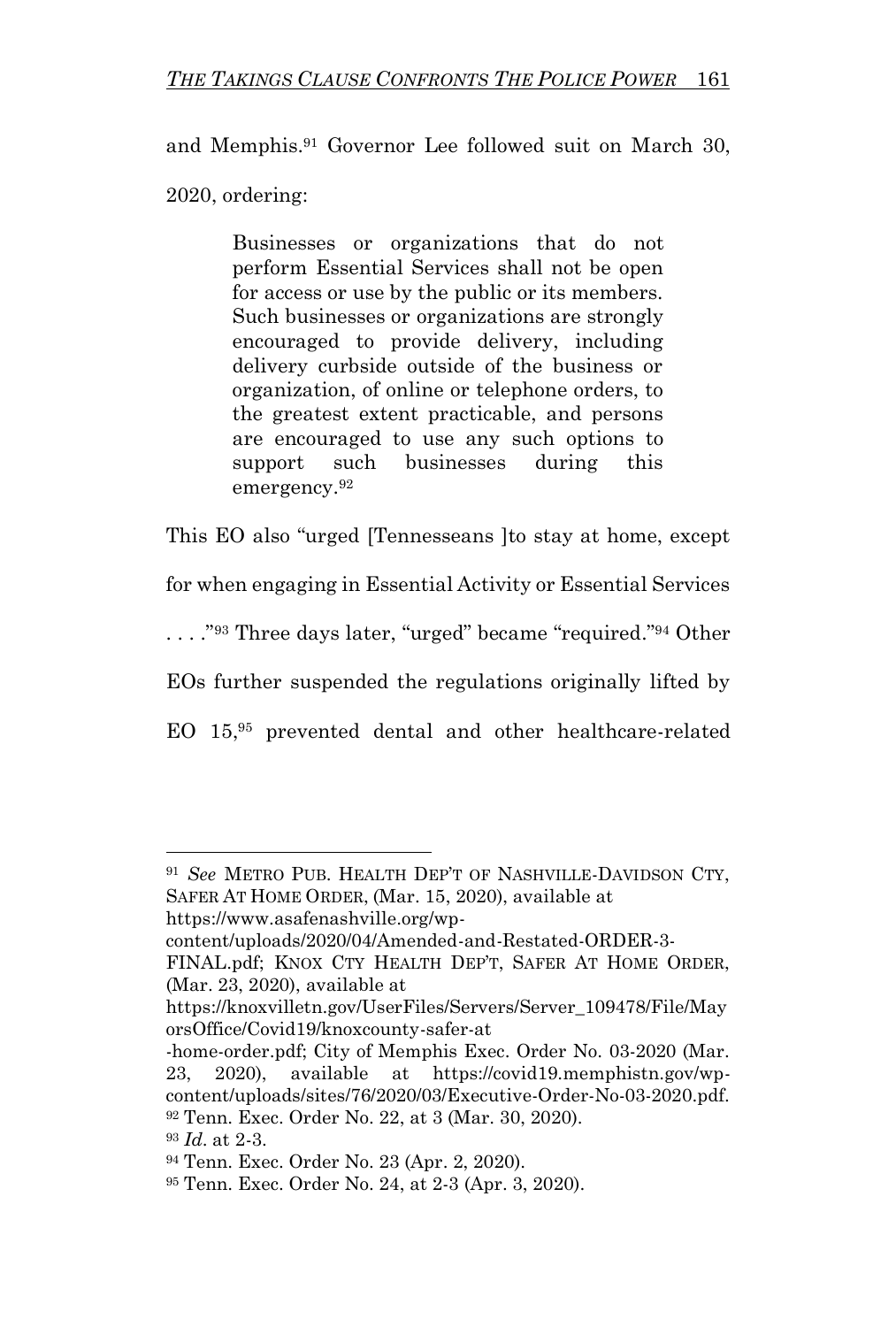procedures originally suspended in EO 18,<sup>96</sup> and created new legal provisions allowing for remote notarizations or witnessing for document executions.<sup>97</sup>

C. TO BE OR NOT TO BE: THE END OF THE PANDEMIC

Governor Lee's first EO to turn in a new direction was issued on April 24, 2020, allowing dine-in service to reopen in Tennessee, save in the "six locally run county health departments[,]" which could determine independently whether to reopen indoor dining.<sup>98 99</sup> Of course, those counties include the more-highly populated cities like Nashville, Knoxville, Memphis, Chattanooga, Bristol, and Kingsport. 100

Although "[s]ocial gatherings of ten (10) or more remain[ed] prohibited[,]" Governor Lee allowed the return to work of millions of Tennesseans, effective April 29, 2020.<sup>101</sup> EO 30 also "strongly urged" employers to take precautions against COVID-19 and extended the variance for alcohol

<sup>96</sup> Tenn. Exec. Order No. 25, at 2 (Apr. 8, 2020).

<sup>97</sup> Tenn. Exec. Order No. 26, at 2-3 (Apr. 9, 2020).

<sup>98</sup> Tenn. Exec. Order No. 29, at 2-3 (Apr. 24, 2020).

<sup>99</sup> *See e.g.*, Knox Cty Code § 38-33(a) (granting power to the Knox County Board of Health to act as the independent board for Knox County related to health regulations).

<sup>100</sup> *See* Tenn. Exec. Order No. 29, at 2 (Apr. 24, 2020).

<sup>101</sup> Tenn. Exec. Order No. 30, at 2-3 (Apr. 28, 2020).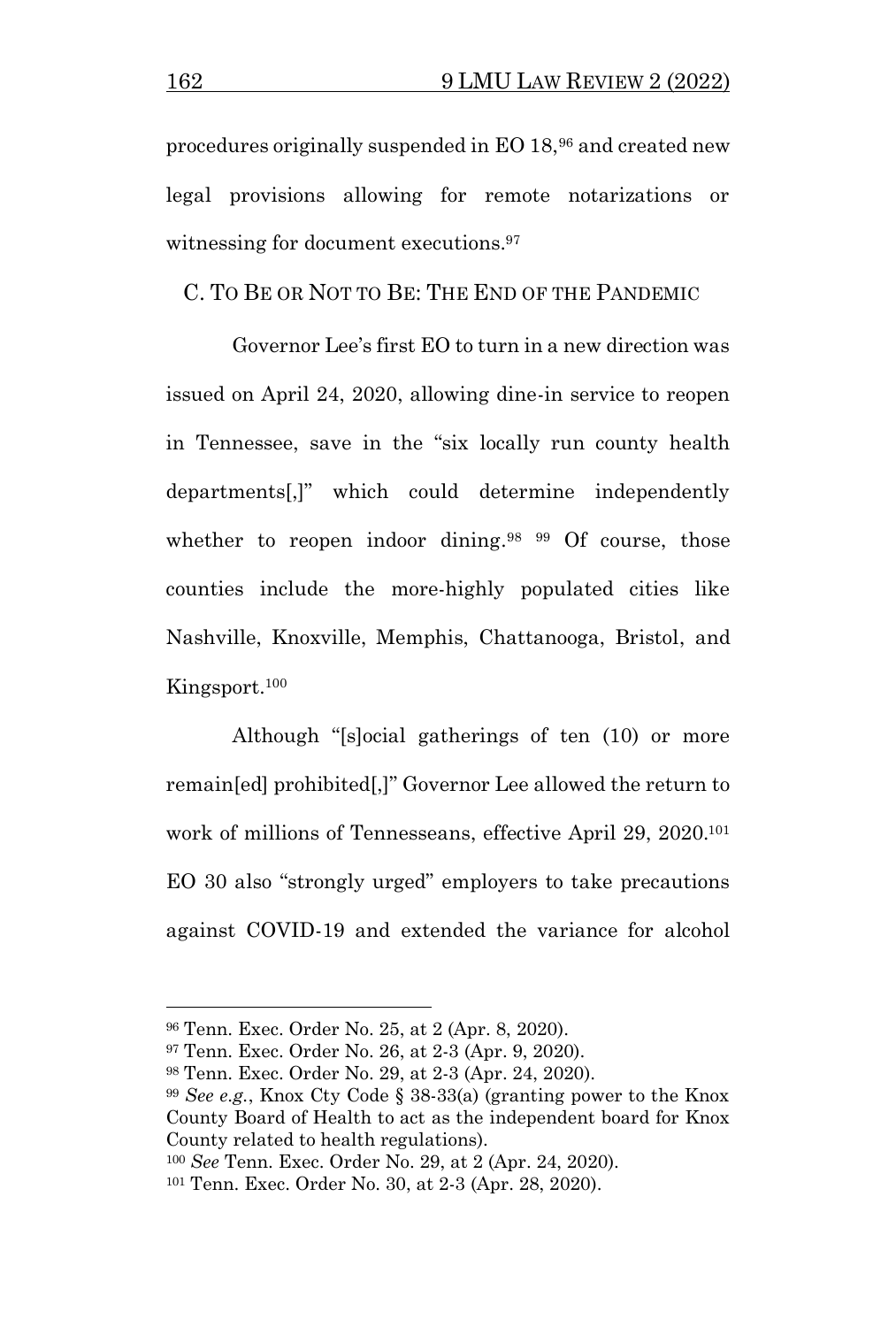sales for take-out or delivery food services, but continued the mandatory closure of "close-contact personal services" like barbershops, salons, and spas, as well as entertainment venues like bars, night clubs, amusement parks, and concert venues.<sup>102</sup>

A week later, though, the Governor issued new guidance for reopening and allowed the close-contact service providers to reopen.<sup>103</sup> And, two days after that, EO 35 allowed entertainment venues to reopen if they could accommodate a 10-person maximum and maintain a social distance of 6 feet.<sup>104</sup> Finally, using words like "encouraged" and "imperative," the Governor issued EO 38, allowing all Tennesseans to return to work unless they exhibited symptoms of COVID-19.<sup>105</sup> And, some restaurants or bars still had capacity or distance restrictions, but they were permitted to reopen for indoor service.<sup>106</sup>

The Governor continued to extend the suspension of laws and regulations throughout 2020 and 2021, while also

<sup>102</sup> *Id*. at 4-6.

<sup>103</sup> Tenn. Exec. Order No. 33, at 2 (May 5, 2020).

<sup>104</sup> Tenn. Exec. Order No. 35, at 2-3 (May 7, 2020).

<sup>105</sup> Tenn. Exec. Order No. 38, at 2-3 (May 22, 2020).

<sup>106</sup> *Id*. at 7.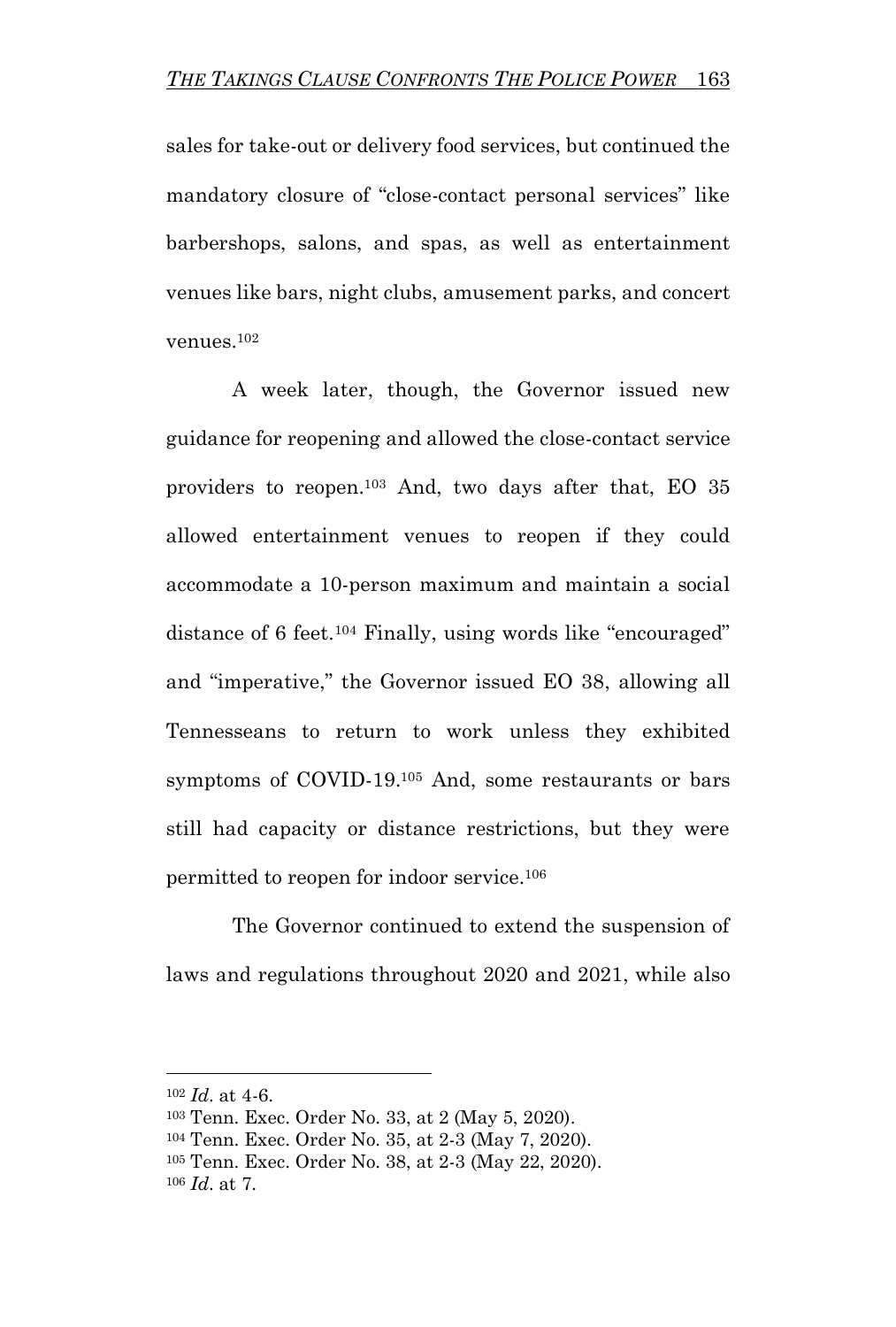addressing masks<sup>107</sup> and spectators at sporting events;<sup>108</sup> however, no further sweeping EOs were issued to "lock down" the state's businesses or employers. In fact, EO 75 ended the restrictions on spectator sporting events at the close of January, 2021.

All of these actions by the Governor applied to 89 of Tennessee's 95 counties.

D. CITIES AND COUNTIES FLEX THEIR MIGHT

Still, as if the Governor's orders alone were not enough, recall the six locally run health boards with rulemaking power. <sup>109</sup> Their contribution to the morass of regulations and orders should not go unnoticed.

Take, for example, the Knox County Board of Health. On March 23, 2020, the Board of Health ordered all nonessential businesses, including restaurants, bars, and event venues, closed.<sup>110</sup> That restriction was not lifted until the plan for phased reopening began on May 1, 2020, and even

<sup>107</sup> *See* Tenn. Exec. Order No. 54, at 2 (July 3, 2020).

<sup>108</sup> *See* Tenn. Exec. Order No. 70, at 3 (Dec. 20, 2020).

<sup>109</sup> *See e.g.*, Tenn. Exec. Order No. 29 (Apr. 24, 2020) (including Davidson, Hamilton, Knox, Shelby, Sullivan, and Madison counties).

<sup>110</sup> KNOX CTY BD. OF HEALTH, KNOX COUNTY SAFER AT HOME ORDER (Mar. 23, 2020), available at

https://knoxvilletn.gov/UserFiles/Servers/Server\_109478/File/May orsOffice/Covid19/knoxcounty-safer-at-home-order.pdf.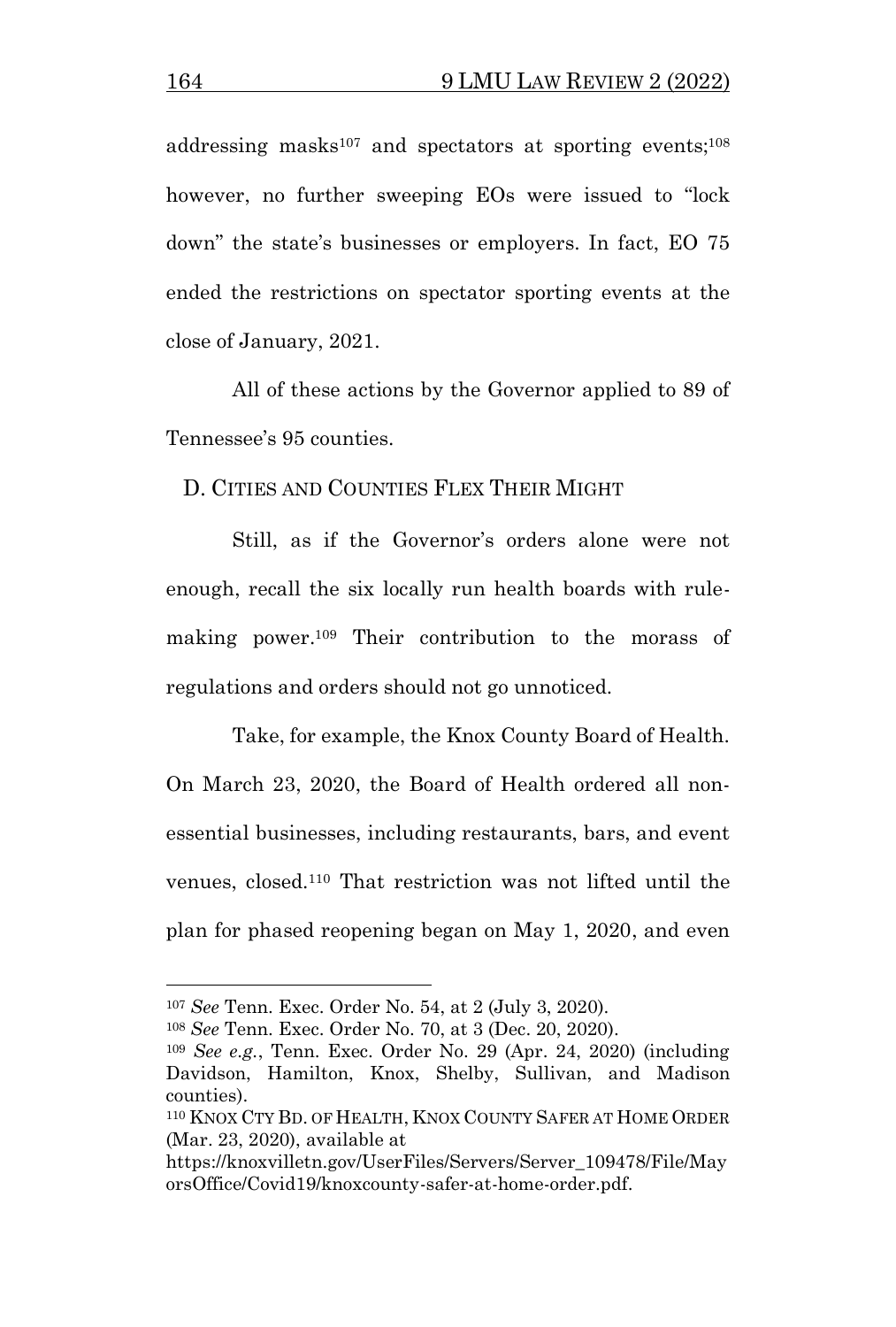then the opening was subject to conditions precedent (e.g., community-wide caseloads, testing capacities, table distances of 6 feet, etc.).<sup>111</sup> It would seem reasonable to say that, for the most part, bars, restaurants, and some event venues were pleased to reopen, even with the new restrictions in place.

Regulation 2020-3 ordered the closure of bars *again*  in Knox County for indoor service on July 30, 2020, some three months later. <sup>112</sup> That closure continued until August 6, when the Board of Health issued a new curfew on bar service at 10:00 pm.<sup>113</sup> On September 17, 2020, citing an intent to regulate all businesses that serve alcoholic beverages equally, the curfew was extended to 11:00 pm, and other businesses were included under the umbrella of this policy. <sup>114</sup> A discerning and questioning reader will ask why

<sup>111</sup> *See* KNOX CTY BD. OF HEALTH, A COMMUNITY STRATEGY FOR PHASED REOPENING at 8 (Apr. 30, 2020), available at

https://knoxvilletn.gov/UserFiles/Servers/Server\_109478/File/May orsOffice/Covid19/COVID-Reopen-Plan.pdf.

<sup>112</sup> KNOX CTY BD. OF HEALTH, COVID-19 SUPPRESSION IN BARS REGULATION, Reg. No. 2020-3 (July 30, 2020), available at https://covid.knoxcountytn.gov/pdfs/Regulation-2020-3.pdf.

<sup>113</sup> KNOX CTY BD. OF HEALTH, REVISED COVID-19 SUPPRESSION IN BARS REGULATION, Reg. No. 2020-4 (Aug. 6, 2020), available at https://covid.knoxcountytn.gov/pdfs/Regulation-2020-4.pdf.

<sup>114</sup> KNOX CTY BD. OF HEALTH, CURFEW REGARDING THE SALE OR CONSUMPTION OF ALCOHOLIC BEVERAGES IN CERTAIN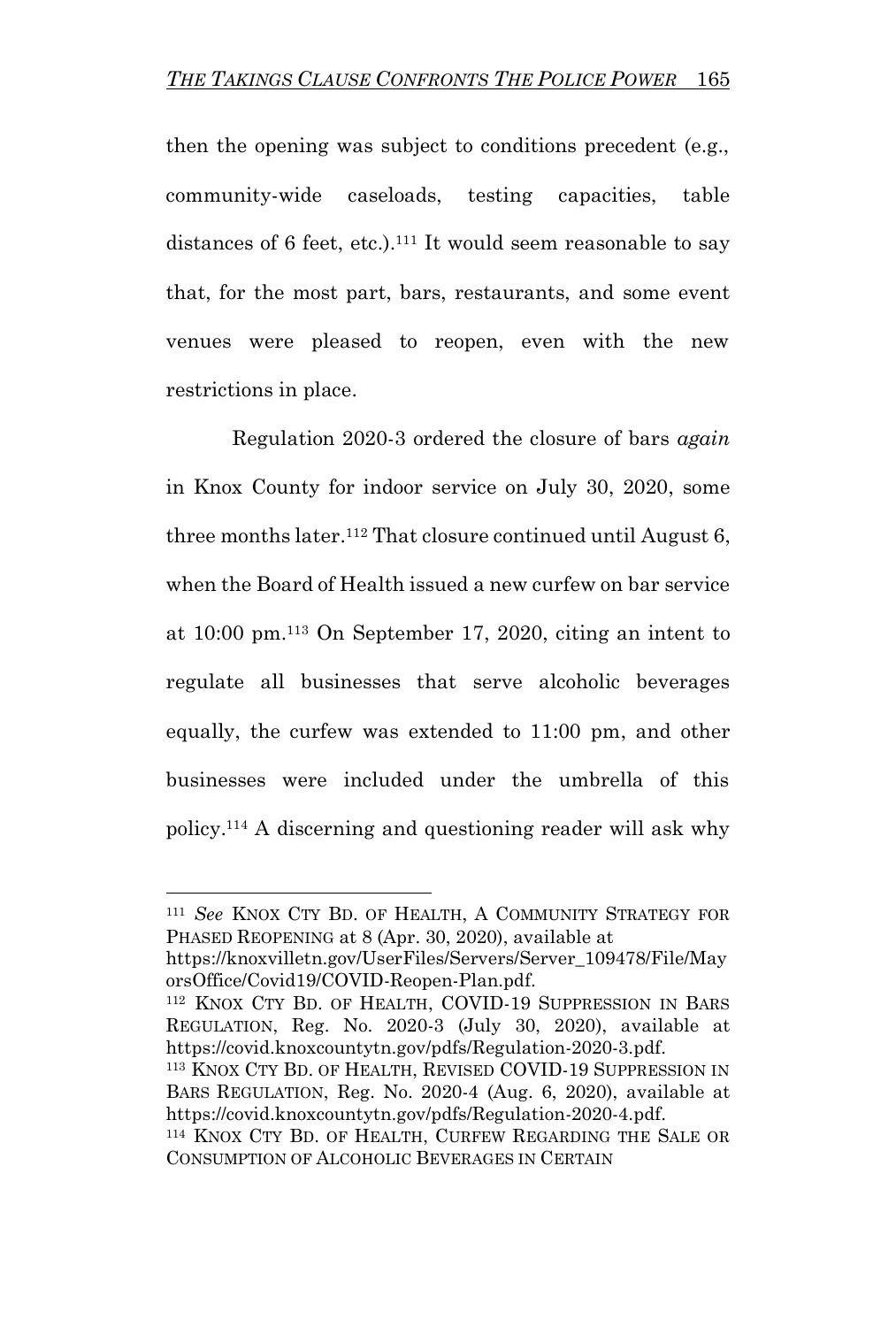that one hour makes a difference, and how a curfew itself serves to slow the spread—both questions providing a basis for further scholarship, though perhaps in a medical journal.

Without going into every regulation decreed by each of the six independent boards of health in Tennessee, it would not be an exaggeration to say that Knox County's approach was similar to that of other municipalities, at least in Tennessee. 115

#### IV. SATISFACTION OF BUSINESSES WITH THE RESULT

Whether the Takings Clause is implicated may depend on any number of things, but the one focused on here is the relevance of the so-called police power. If the police power is used to modify an individual's rights in his or her property (e.g., closing non-essential businesses to prevent the spread of COVID-19 or implementing curfews on bars and indoor dining), because those rights, if acted upon, are believed to be "detrimental to public interests[,]"<sup>116</sup> then the

ESTABLISHMENTS REGULATION, Reg. No. 2020-5 (Sept. 17, 2020), available at https://covid.knoxcountytn.gov/pdfs/ 20200917171409574.pdf.

<sup>115</sup> *See* Kaylin Jorge, *Open or Closed? Here's the county-by-county breakdown of Tennessee restaurants,* FOX17, (Apr. 27, 2020), available at https://fox17.com/news/local/heres-the-county-bycounty-breakdown-of-tennessee-restaurants-reopening-orstaying-closed.

<sup>116</sup> FREUND, *supra* note 62.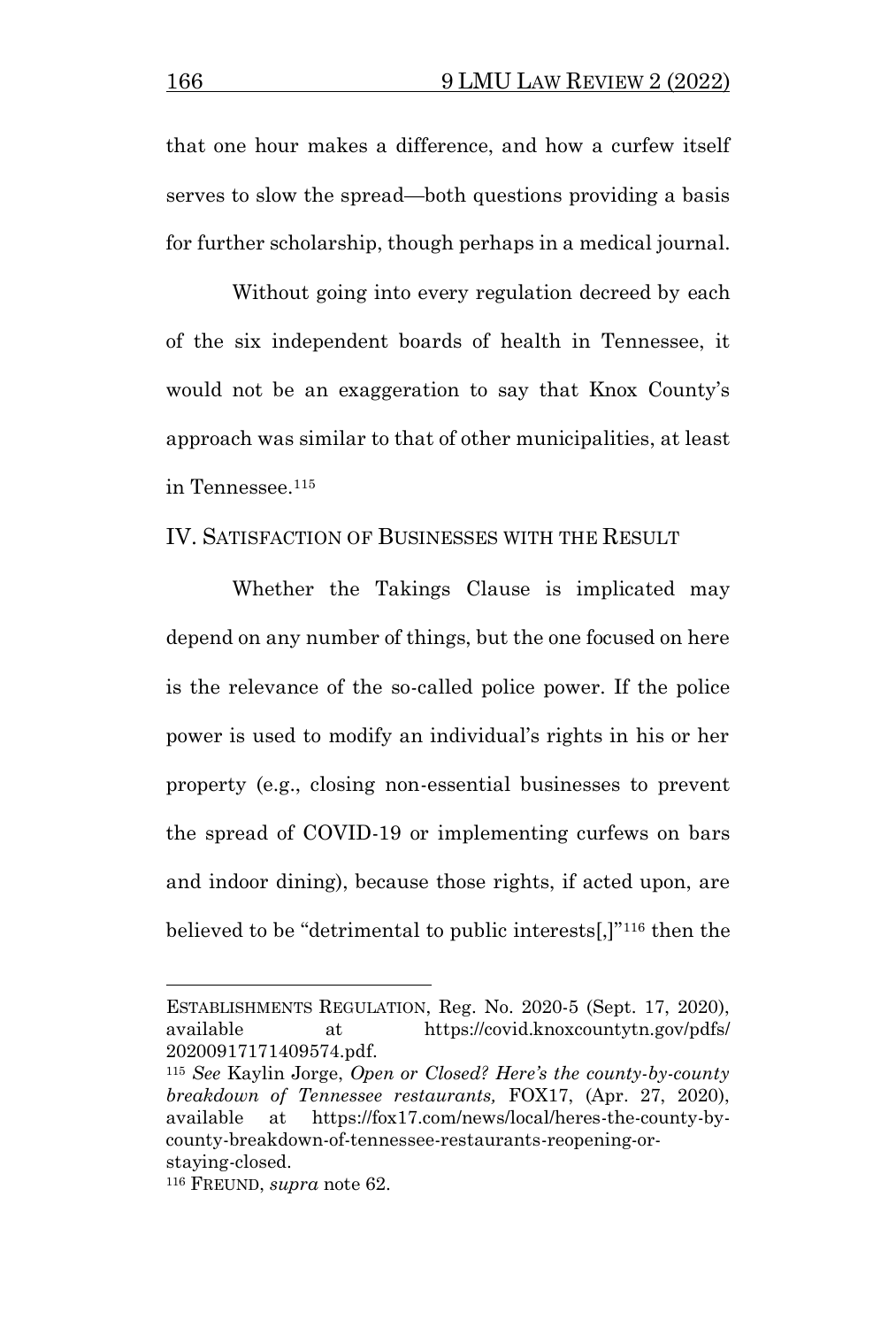Takings Clause has not been implicated, because the government has not extracted a public use but has forbidden a public harm.

With the police power, the property rights of the individual are not impaired because those property rights are better served with public use; rather, those rights are alleged to be harmful to the public at large.<sup>117</sup> So long as the act in question is "a legitimate regulation, operating alike upon all who [come] within its terms[,]" then the exercise of police power will not be invalidated.<sup>118</sup>

#### A. AN EXAMPLE IN PRACTICE

Dozens of cases have already been brought, seeking injunctions, restitution, or other remedies from the alleged harm of orders similar to those laid out in Parts III.B and III.C. Perhaps most closely addressing the rules described hereinabove is *TJM 64 Inc. v. Harris*, a case brought in the Western District of Tennessee.<sup>119</sup> Seeking an injunction against Shelby County Mayor Lee Harris, a conglomeration of restaurants and their owners sued to enjoin the closure of

<sup>117</sup> *Id.*

<sup>118</sup> Hadacheck v. Sebastian, 239 U.S. 394, 409 (1915), *aff'g* Ex Parte Hadacheck, 165 Cal. 416, 423 (Cal. 1913).

<sup>119</sup> TJM 64 Inc. v. Harris, 475 F. Supp.3d 828 (W.D. Tenn. 2020).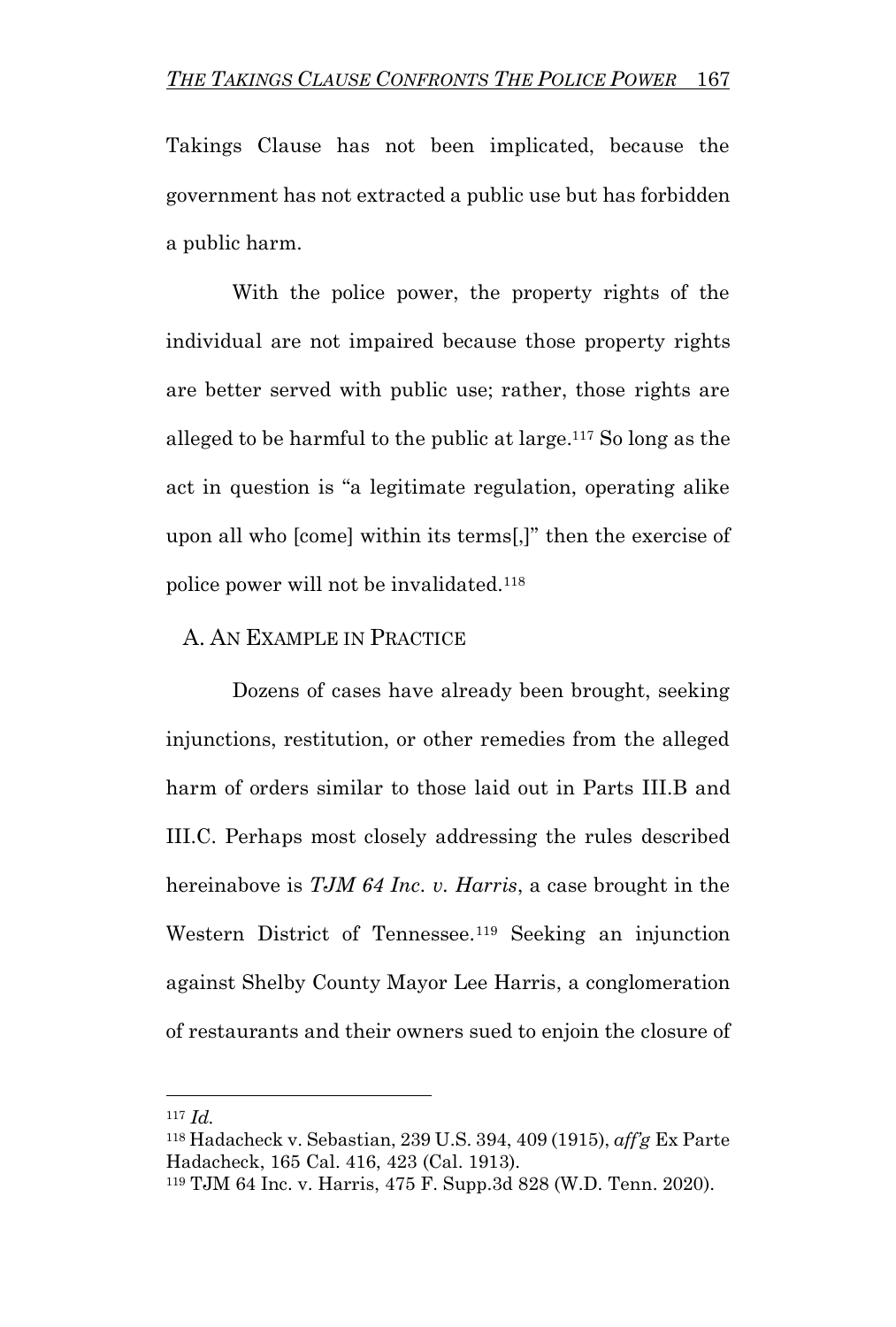"limited service restaurants" [*sic*] in that county.<sup>120</sup>

As the court put it there, plaintiffs asserted that Shelby County Health Directive 8 ("Directive  $8$ ")<sup>121</sup> was a violation of the Takings Clause of the Fifth Amendment for exacting a regulatory taking by depriving the owners of these specific businesses of all economically beneficial use of their respective property. <sup>122</sup> Alternatively, if the taking did not meet the standard of a categorical taking enunciated in *Lucas* (depriving all economically beneficial use), the plaintiffs asserted that the *Penn Central* test applied and that Directive 8 was still an uncompensated taking.<sup>123</sup>

Although the court addressed the issue based on the underlying question as to whether a temporary restraining order ("TRO") should be granted, $124$  its analysis as to the

<sup>120</sup> *Id*. at 831-33.

<sup>121</sup> SHELBY CTY HEALTH DEP'T, FORMAL ISSUANCE OF HEALTH ORDER AND DIRECTIVE NO. 8, at 3 (July 7, 2020), available at https://www.shelbytnhealth.com/DocumentCenter/View/1761/Hea lth-Directive-No-8-7-7-20 (providing that "all businesses and services in Shelby County may open for business with the following exceptions: 1) Bars, Limited Service Restaurants, and Clubs as defined at https://www.tn.gov/abc/licensing/liquor-by-the-drinklicenses.html 2) Adult entertainment venues; . . . 3) Schools . . . 4) Festivals, fairs, parades, large scale sporting events, and large scale community events. . . .").

<sup>122</sup> TJM 64 Inc. at 832-33 (citing Compl. at 5, 10, TJM 64 Inc. v. Harris, 475 F. Supp.3d 828 (W.D. Tenn. 2020)).

<sup>123</sup> *Id*.

<sup>124</sup> *See id*. at 833-34.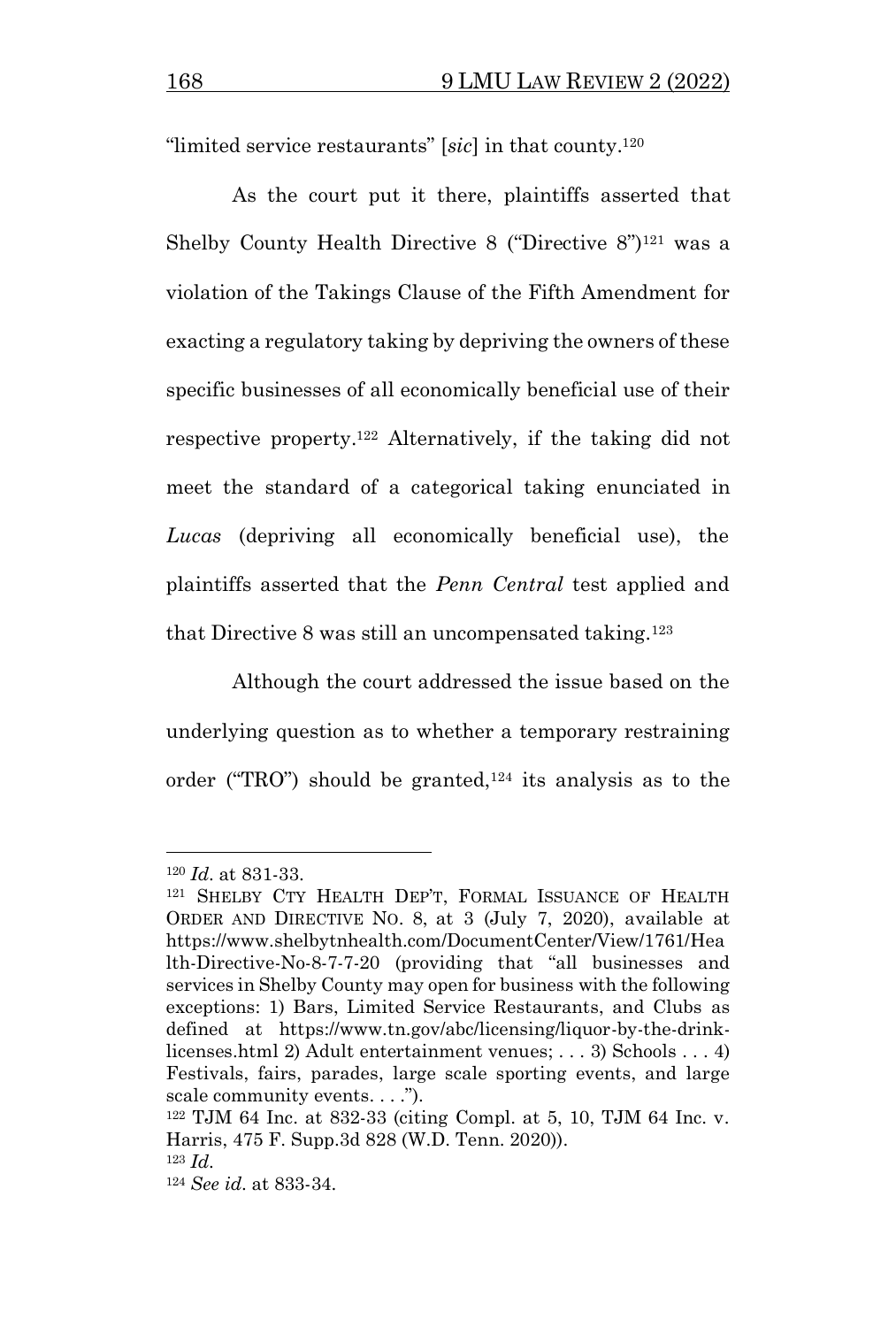takings claim remains insightful. The court found that no categorical taking had occurred against the plaintiff bars and restaurants because Directive 8 did not prevent *all*  economically beneficial use—the bars and restaurants were still permitted to provide take-out service. <sup>125</sup> The court did not address whether a club had suffered a categorical taking by the government's preventing it from opening or providing service to customers.<sup>126</sup> As for a regulatory taking under *Penn Central*, the court analyzed each of the factors in turn.

Recall the *Penn Central* test's factors: (1) the economic impact of the regulation on the claimant, (2) the interference of the regulation with the distinct investmentbacked expectations, and (3) the character of the government's action.<sup>127</sup>

The court conceded that the owners' distinct investment-backed expectations supported finding a regulatory taking had occurred, noting that plaintiffs invested in their businesses to operate clubs, restaurants, and bars, and that their expectations of profits had been

<sup>125</sup> *Id*. at 838.

<sup>126</sup> *See id*. at 837-38.

<sup>127</sup> Penn Cent. Transp. Co. v. New York City, 438 U.S. 104, 124 (1978) (citing Goldblatt v. Hempstead, 369 U.S. 590, 594 (1962)).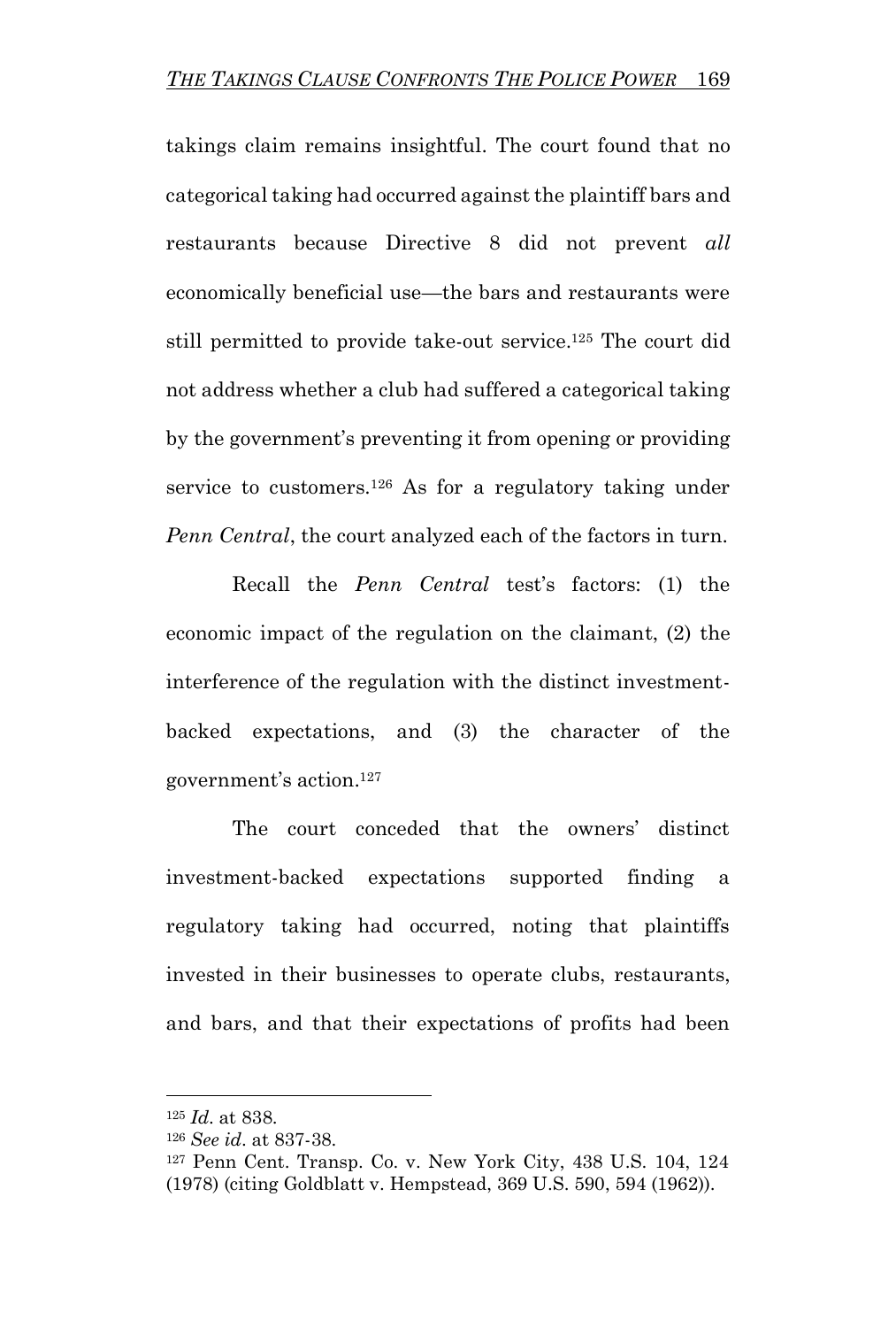dashed by Directive 8. <sup>128</sup> Moreover, the economic impact of the regulation was deemed exceedingly negative in terms of its effect on the businesses, <sup>129</sup> putting factors one and two in the plaintiff's column. However, factor three would overcome the first two, as the court found that the "character of Defendants' actions and the context in which Defendants find themselves, here facing a national public health emergency, cut strongly against a finding that the COVID-19 Closure Orders amount to regulatory takings."<sup>130</sup>

What the court omitted in order to skip past the categorical taking claim and reach the *Penn Central* test is most telling. To move past the categorical taking claim, the court noted that some alternatives for revenue production existed (e.g., carry-out, delivery, etc.) for restaurants and bars. The court, as stated earlier, did not mention how a club or non-food-or-drink-service provider would find another source of revenue. Moreover, the court—just a few paragraphs after saying that not *all* economically beneficial use had been prevented—held that the businesses "will

<sup>128</sup> *Id*. at 838.

<sup>129</sup> *Id*.

<sup>130</sup> *Id*. at 839.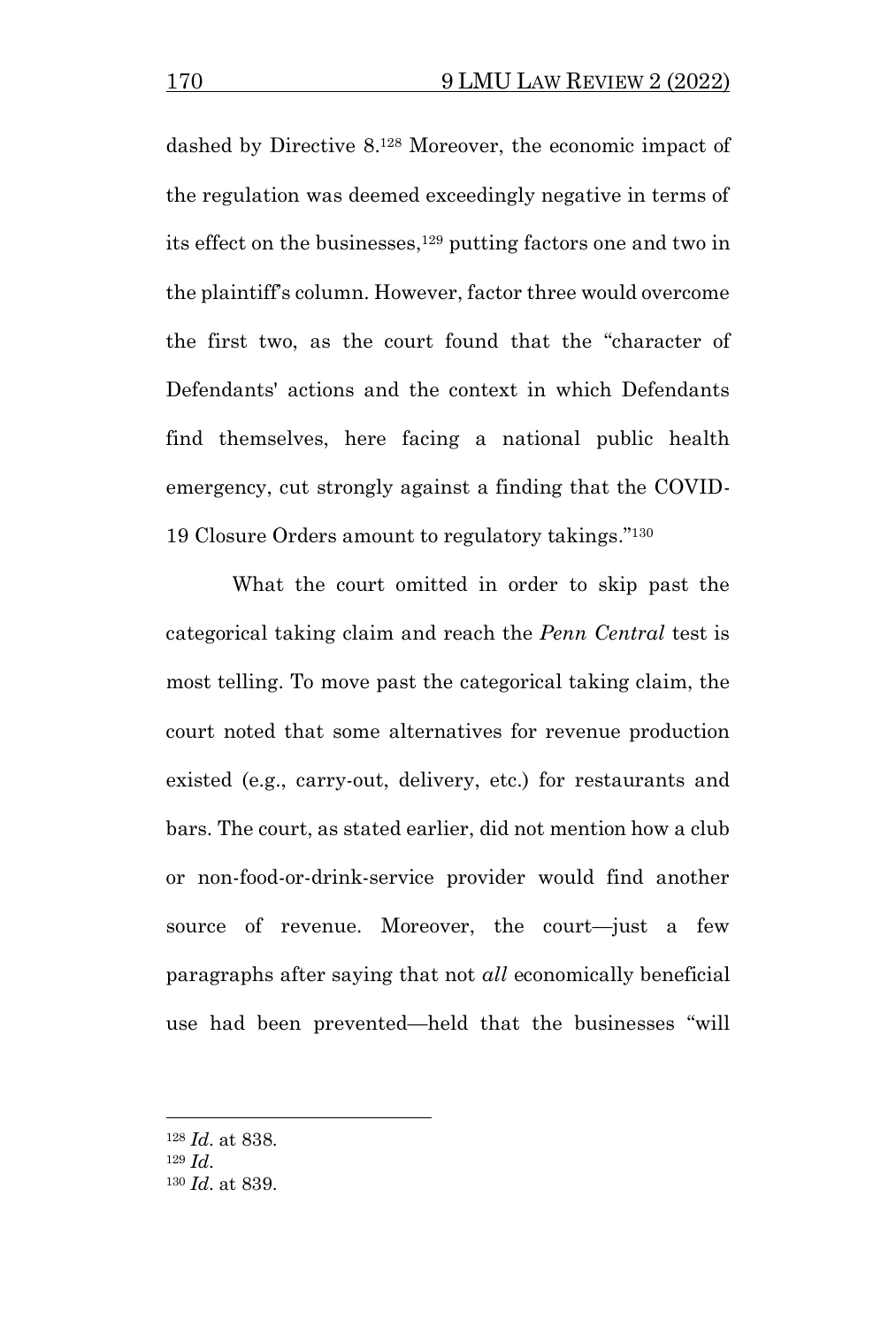likely be out of business in the next two or three months if [Directive 8] remains in effect[,]" and that the economic consequences would be "disastrous."<sup>131</sup>

Admittedly, the court steered fairly clear of the police power's effect, instead choosing to analyze the takings claim pursuant to *Penn Central*. The court in *TJM 64 Inc.* did use parenthetical explanations as to why the character of the government action—exercising the police power—was important, but the court should not have even reached the question under *Penn Central*. As this essay has explained, to reach the regulatory takings analysis under *Penn Central* is not the proper disposition of a case brought against the effects of an order promulgated under the police power. The court should have (more easily, in fact) applied the rule used in numerous cases,<sup>132</sup> just like the apple trees in *Miller v. Schoene*, and refused to grant the TRO because Directive 8 was not aimed at providing a "public use" but preventing a

<sup>131</sup> *Id*. at 838.

<sup>132</sup> *See e.g.*, Village of Euclid v. Ambler Realty Co., 272 U.S. 365 (1926); Northwestern Laundry v. Des Moines, 239 U.S. 486 (1916); Hadacheck v. Sebastian, 239 U.S. 394 (1915); Reinman v. Little Rock, 237 U.S. 171 (1915); Sligh v. Kirkwood, 237 U.S. 52 (1915); Lawton v. Steele, 152 U.S. 133 (1894); Mugler v. Kansas, 123 U.S. 623 (1887); Fertilizing Co. v. Hyde Park, 97 U.S. 659 (1878).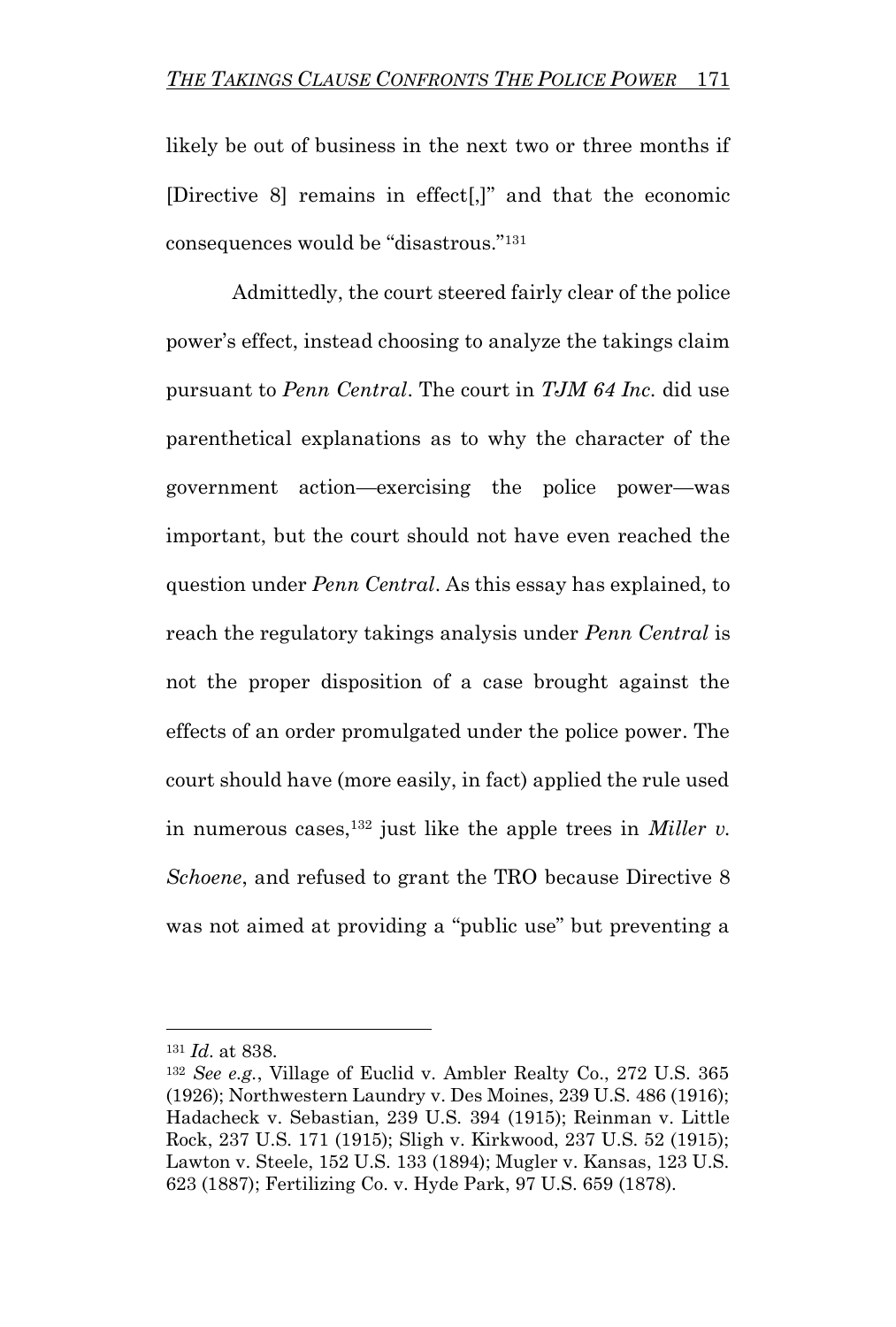public harm.<sup>133</sup>

Recall Justice Scalia's words in *Lucas*: "where the State reasonably concludes that the health, safety, morals, or general welfare would be promoted by prohibiting particular contemplated uses of land, compensation need not accompany prohibition."<sup>134</sup>

# B. WHY THOSE EMPLOYERS, BUSINESSES, AND INDIVIDUALS ARE DISCONTENT

Imagine for a moment that the year is 2019 and you have just applied for a \$200,000.00 line of credit to renovate a second-floor bar in the Old City in Knoxville, Tennessee. The bank gives you the money based on your proposed business model—an Irish pub called "O'Malley's," serving authentic ales, fish-n-chips in a newspaper, and happy hour specials that are sure to draw a crowd—you sign the lease, hire a staff, and order equipment. You complete your renovations in early Fall 2019, opening up just in time for the 2019 SEC football season. After three months of good business, the cold weather slows your crowd and profitability

<sup>133</sup> *See* FREUND, *supra* note 62.

<sup>134</sup> Lucas v. South Carolina Coastal Council, 505 U.S. 1003, 1023 (1992) (quoting Nectow v. Cambridge, 277 U.S. 183, 188 (1928); Penn Cent. Transp. Co. v. New York City, 438 U.S. 104, 125 (1978)) (internal quotations omitted).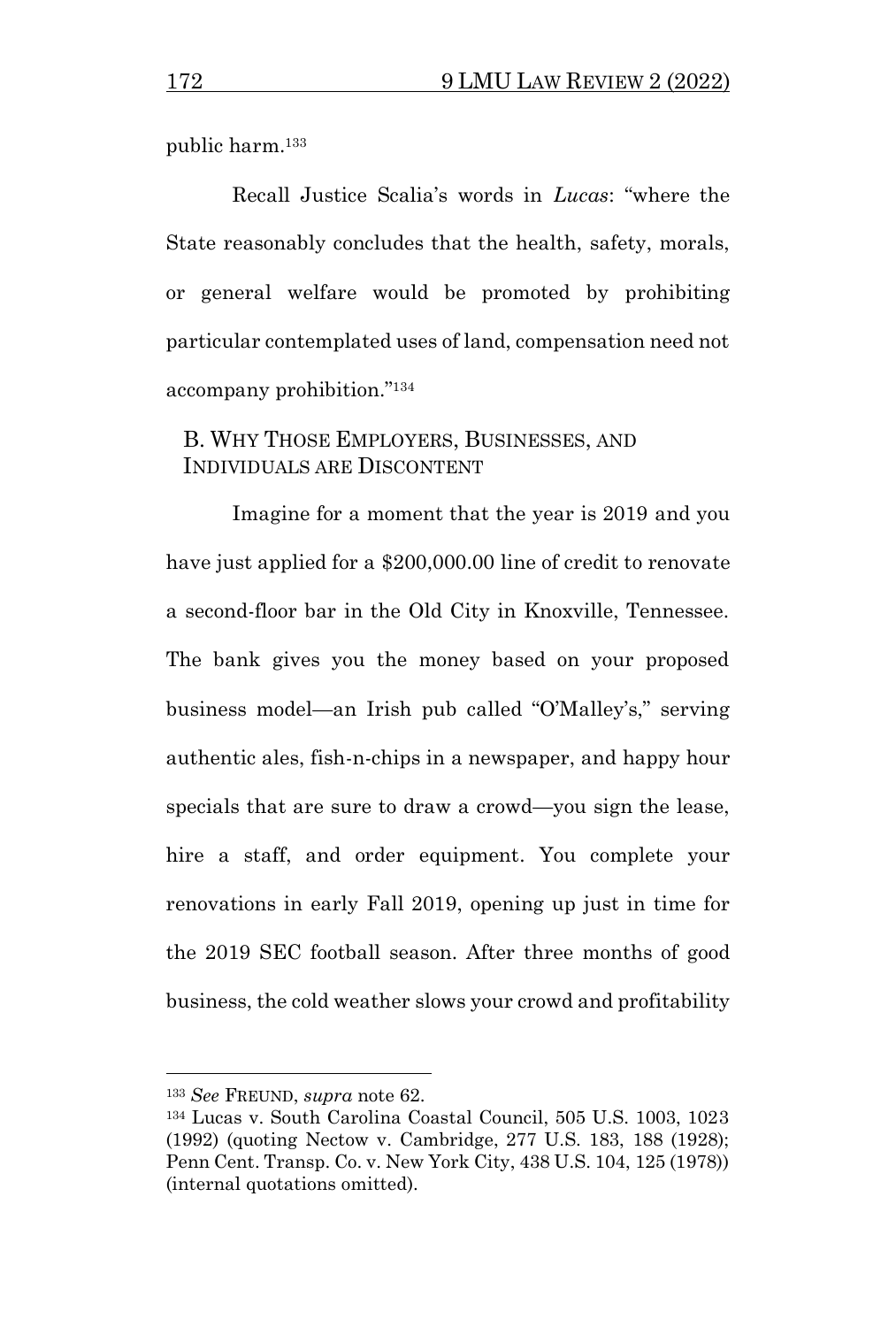seems a bleak prospect.

O'Malley's still owes \$195,000 on the line of credit, the wait and cook staffs all expect paychecks, the landlord expects her \$7,500 rent payment at the close of the month, and that still leaves insurance, payroll taxes, licensing fees, and food costs to front. Then, on March 23, 2020, the Knox County Board of Health orders the closure of the new pub, along with all the others like it. O'Malley's is permitted to offer carry-out services and delivery options, neither of which will make ends meet. After all, it would take more than \$20,000 in revenue to cover expenses. Still, you try the carryout and delivery options and bring in \$6,000 in April, an average of \$200 per day, which doesn't even cover the rent, much less the other expenses you face this month.

It goes without saying, the hypothetical O'Malley's is not the only business to have faced this life-changing ordeal. Economists at the Federal Reserve estimate that some additional 200,000 businesses closed as a result of the Pandemic, in addition to the usual 600,000 per year closure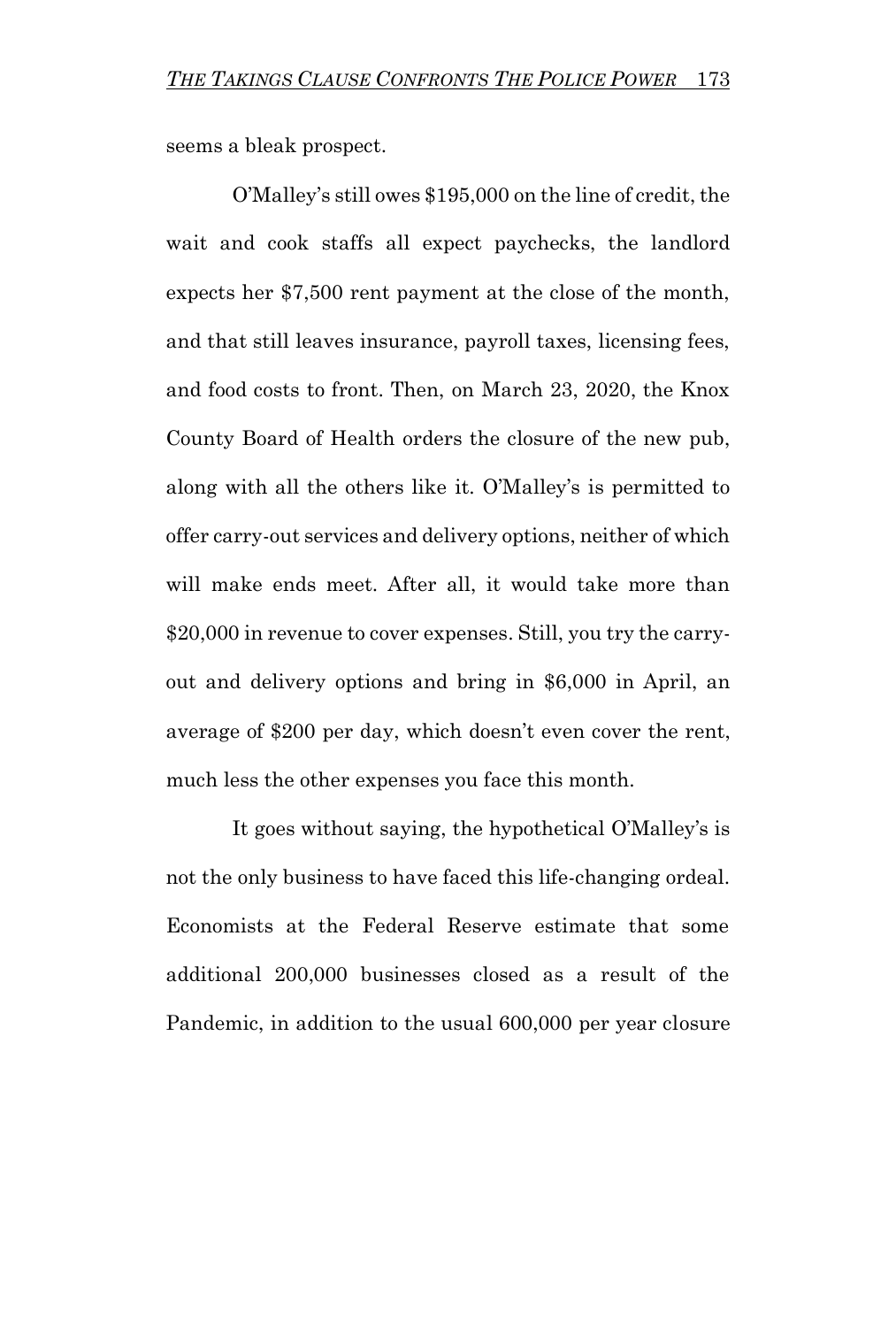that has been the norm in the U.S. economy.<sup>135</sup> That means an estimated 800,000 businesses in 2020 closed their doors forever. And the hardest hit sector? Those same Fed economists estimate that barbershops, nail salons, and personal service providers closed at a rate higher than any other sector.<sup>136</sup>

As the above Parts explain, when a government acts via its inherent police powers, those actions do not escape constitutional review. However, should O'Malley's claim that the government's lockdown order "took" its property in such a way that compensation is required under the Fifth Amendment, the claim would inevitably and invariably fail. Recall that under the Fifth Amendment, some "public use" must be furthered by the taking. Further, when the government acts to "protect the public health and public safety[,]"<sup>137</sup> the police power's role is not providing a public use but preventing a public harm.<sup>138</sup> Thus, the Takings Clause will not demand compensation.

So, technically, the government has issued its regulations pursuant to its inherent authority under the police power—it owes you nothing, nada, zilch. Would you be content with that result?

Does that align with the rationale for the Takings

<sup>135</sup> LELAND D. CRANE ET AL., BD. OF GOVERNORS OF THE FED. RES. SYS., BUSINESS EXIT DURING THE COVID-19 PANDEMIC: NON-TRADITIONAL MEASURES IN HISTORICAL CONTEXT 4 (Apr. 2021), available at https://www.federalreserve.gov/econres/feds/files/ 2020089r1pap.pdf.

<sup>136</sup> *Id*. at 2.

<sup>137</sup> Jacobson v. Massachusetts, 197 U.S. 11, 25 (1905) (internal citations omitted).

<sup>138</sup> FREUND, *supra* note 62.